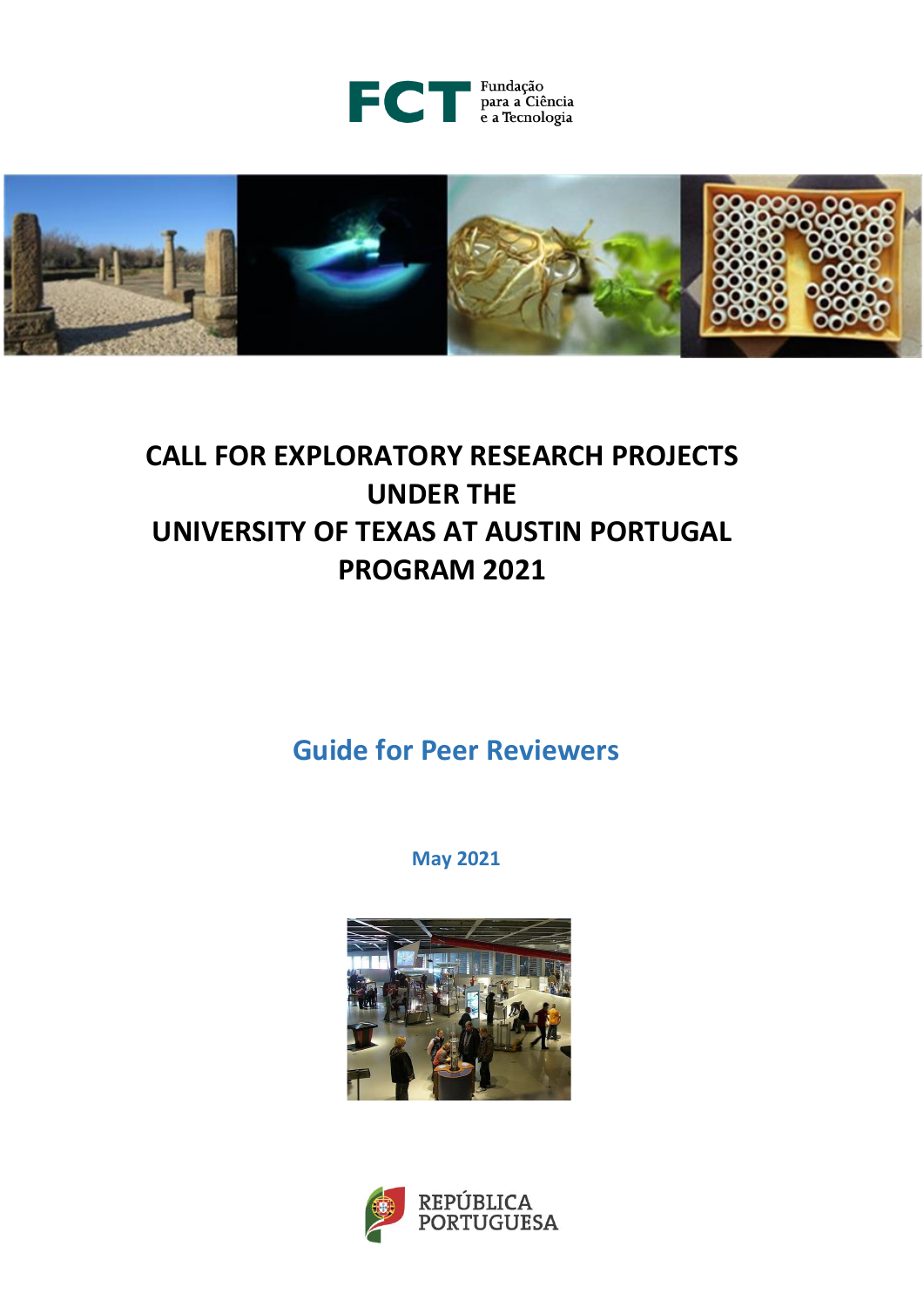

| 1 <sup>1</sup><br>1.1 |                                                                               |  |  |  |
|-----------------------|-------------------------------------------------------------------------------|--|--|--|
| 2.<br>2.1<br>2.2      | THE 2019 CALL FOR EXPLORATORY RESEARCH PROJECTS - UT AUSTIN PORTUGAL PROGRAM. |  |  |  |
| 3.                    |                                                                               |  |  |  |
| 3.1                   |                                                                               |  |  |  |
| 3.2                   |                                                                               |  |  |  |
| 3.3<br>3.4            |                                                                               |  |  |  |
| 4.                    |                                                                               |  |  |  |
| 5.                    |                                                                               |  |  |  |
| 5.1                   |                                                                               |  |  |  |
| 5.2                   |                                                                               |  |  |  |
|                       |                                                                               |  |  |  |
|                       |                                                                               |  |  |  |
|                       |                                                                               |  |  |  |
|                       |                                                                               |  |  |  |
|                       |                                                                               |  |  |  |
| 5.3                   |                                                                               |  |  |  |
| 5.4                   |                                                                               |  |  |  |
|                       |                                                                               |  |  |  |
|                       |                                                                               |  |  |  |
|                       |                                                                               |  |  |  |
| 5.5                   |                                                                               |  |  |  |
| 6.                    |                                                                               |  |  |  |
| 6.1                   |                                                                               |  |  |  |
| 6.2                   |                                                                               |  |  |  |
| 7.                    |                                                                               |  |  |  |
| 7.1                   |                                                                               |  |  |  |
| 7.2                   |                                                                               |  |  |  |

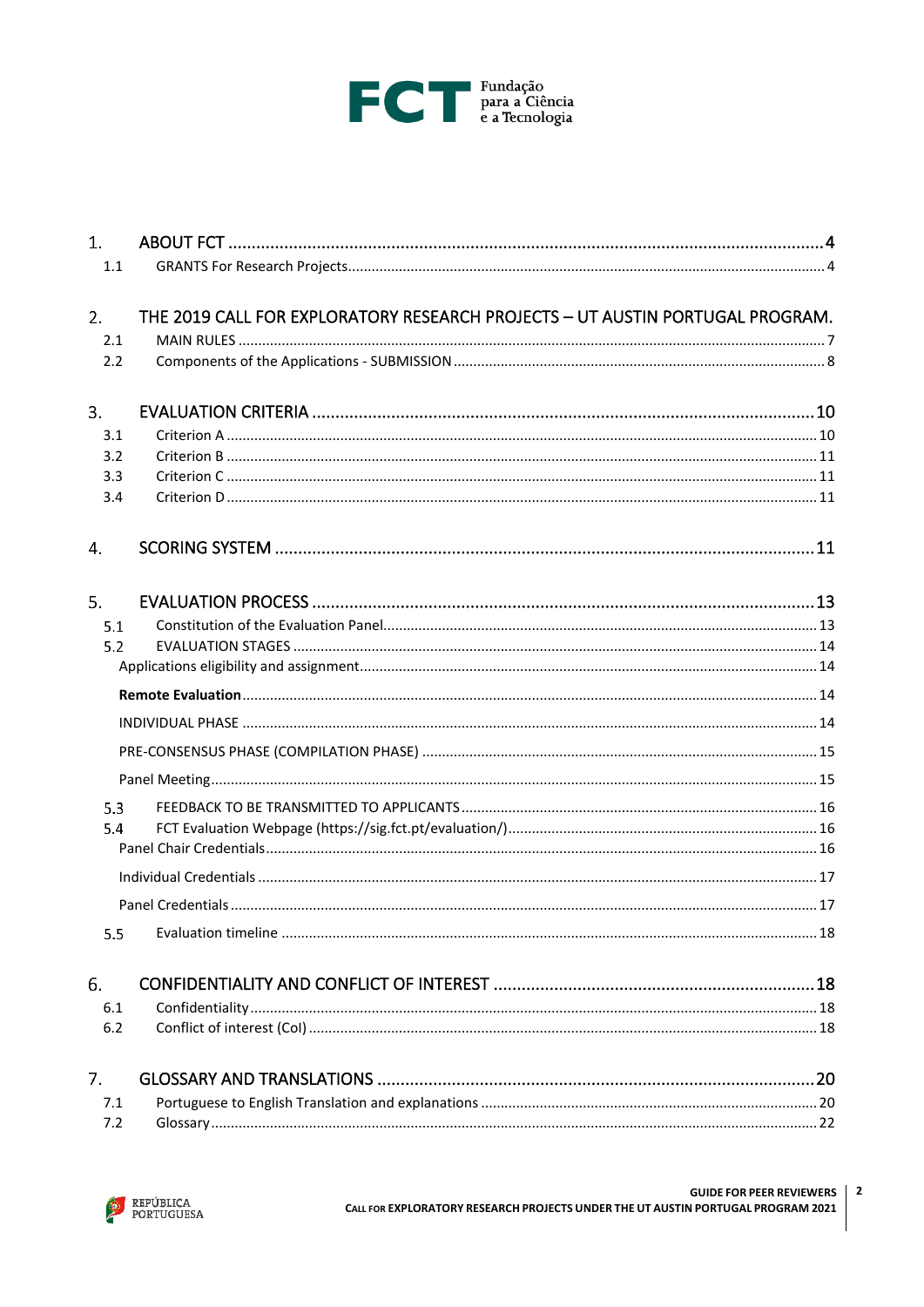

|--|

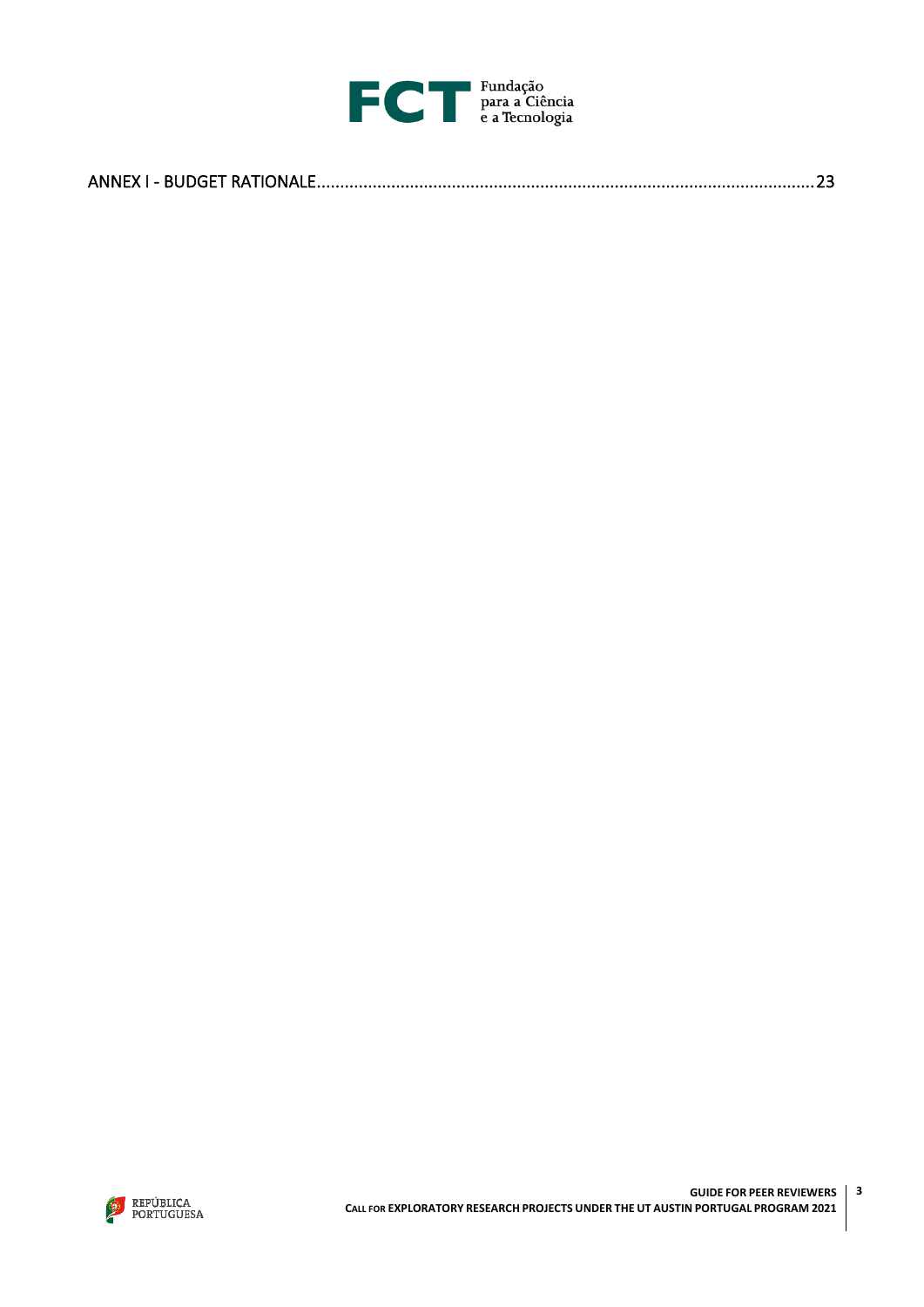

# <span id="page-3-0"></span>**1. ABOUT FCT**

FCT (Fundação para a Ciência e a Tecnologia) is the Portuguese public agency under the responsibility of the Ministry for Science, Technology and Higher Education that supports science, technology and innovation, in all scientific domains.

FCT's mission is to continuously promote the advancement of knowledge in science and technology in Portugal, attain the highest international standards in quality and competitiveness and encourage its dissemination and contribution to society and to economic growth.

FCT pursues its mission by funding, through competitive calls with peer review, fellowships, studentships and research contracts for scientists, research projects, research centres and infrastructures. FCT ensures Portugal's participation in international scientific organisations, fosters the participation of the scientific community in international projects and promotes knowledge transfer between R&D centres and industry. Working closely with international organisations, FCT coordinates public policy for the Information and Knowledge Society in Portugal and ensures the development of national scientific computing resources.

The results of FCT accomplishments are, in essence, the outcome of the work carried out by individual scientists, research groups and institutions that are funded by FCT.

#### <span id="page-3-1"></span>**1.1 GRANTS FOR RESEARCH PROJECTS**

Funding of projects by FCT is based on peer review of applications submitted online when a call is opened. All proposals are judged on the basis of their scientific merit.

Each call entails a public announcement outlining the required features of the applications and the evaluation criteria to be applied. On a regular annual basis, FCT opens calls for projects in all scientific domains, and occasionally for projects in specific research areas.

The 2021 Call for Exploratory Research Projects under the University of Texas at Austin Portugal program is open from 19<sup>th</sup> May to 30<sup>th</sup> June 2021.

All the eligible proposals will be evaluated by an **international panel.**

The rules under which the applications and the accepted projects are governed are specified in a public document entitled[: Regulations Governing Access to Funding for Scientific Research and Technological Development Projects.](http://www.fct.pt/apoios/projectos/regulamentofundosnacionais.phtml.en)

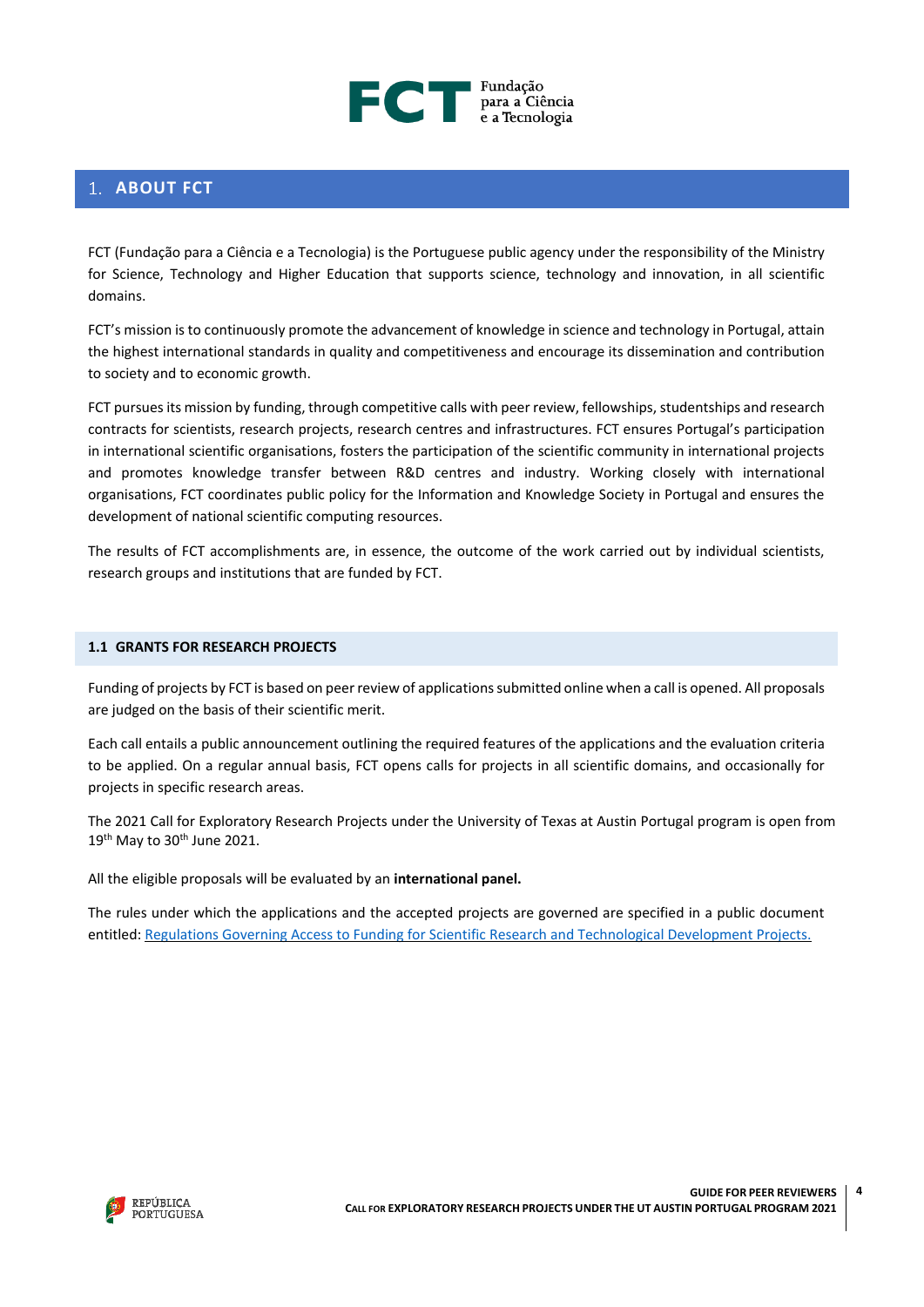

# <span id="page-4-0"></span>**THE 2019 CALL FOR EXPLORATORY RESEARCH PROJECTS – UT AUSTIN PORTUGAL PROGRAM**

The Exploratory Research Projects (ERP) call is designed to assist teams of researchers from non-corporate entities of the National Scientific and Technology System (NSTS) and The University of Texas at Austin (UT Austin), alongside industry partners, by bootstrapping high-impact potential research activities of strategic relevance for the UT Austin Portugal Program. The projects must aim at stimulating and promoting Portugal's international competitiveness and innovation capacity in Science and Technology (S&T) in the scientific areas addressed by the present call, with a focus on the opportunities provided by the data economy as a driver of growth and change.

The proposals must configure ground-breaking high-risk/high-reward projects, and show promise and a strategy for significant future expansion of the project's goals. Although ERPs are not expected to achieve, during their execution timeline, the fully developed and ambitious results that are typical of longer-term projects, proposals must be very concrete on the activities and outcomes that the consortium actually proposes to carry out and achieve within the scope of the ERP, and clearly link them to longer-term objectives. The ERP should value impact, i.e., propose potential solutions to real-world problems, going beyond the production of research papers.

The **applicant is responsible for choosing the research project typology**, as well as **the most suitable scientific area and subarea in respect to the topic of the proposed research plan**. All projects should contribute to at least one of the **[17 Sustainable Development Goals defined by the United Nations](https://www.un.org/ga/search/view_doc.asp?symbol=A/RES/70/1&Lang=E) .**

The basis of the Program focuses on enabling technologies: **nanotechnologies**, which bring a revolution to products and systems through novel advanced materials, and **advanced computing** paradigms, technologies and services which, together with thriving data science approaches, allow us to make intelligent and valuable use of the massive amounts of data we have access today. Additionally, two big challenges will be tackled, in **medical physics**, with impact on health and quality of life, and in **space-earth interactions**, in areas related to the new Atlantic International Research (AIR) Center (space, sea, climate and energy) which will be looking at some of the ocean's most valuable assets.

# **A) Advanced Computing**

HIGH PERFORMANCE COMPUTING, HIGH THROUGHPUT COMPUTING AND QUANTUM COMPUTING

New research and innovation agenda to increase the usage of advanced computing resources (high performance computing, high throughput computing and quantum computing) by the science, innovation and industry communities in Portugal.

Novel paradigms, hardware, software and co-design architectures, algorithms, frameworks, tools and applications should be devised together with proof-of-concept or pilot projects to better assess and exploit the use of advanced computing facilities for digital simulation, big data processing, optimization, machine learning and visualization in a variety of domains, including cities, agriculture, fisheries, earth observation, transportation, health and security. Synergies with the Minho Advanced Computing Centre (MACC) are desirable.

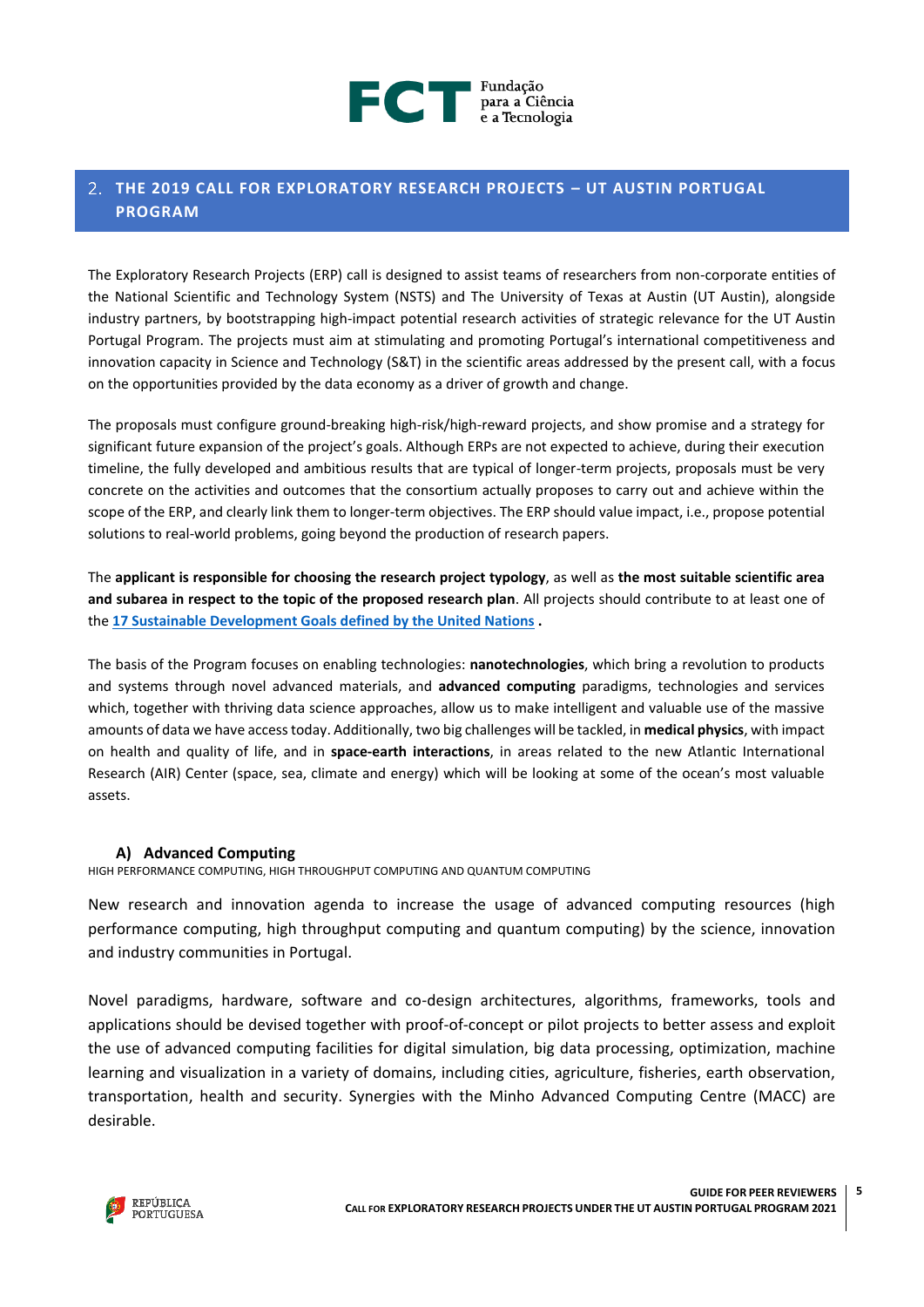

Three kinds of research directions are envisaged:

*i) Technologies and infrastructure*: groundbreaking research addressing the level of operating systems, data, communication and processing management middleware, high-performance libraries and tools for processing and visualization;

*ii) Models, paradigms, programming languages and algorithms*: research on innovative methods and tools to underpin or develop high performance systems and applications;

*iii) Applications*: research on innovative applications for any scientific domain justifiably requiring or taking advantage of high performance computing systems.

# **B) Medical Physics for Emerging Cancer Therapies**

Collaborative research in the areas of medical physics, proton therapies, and radiation oncology involving faculty at UT Austin - namely at Dell Medical School and Cockrell School of Engineering - at The University of Texas' MD Anderson Cancer Center, and Portuguese universities and research institutions.

# **C) Nano Materials for New Markets**

This program area establishes a research and innovation agenda focused on materials engineering and science with an integrative approach to nanoscience, over diversified applications. Research focuses on the discovery and development of innovative nanomaterials, with a range of unique properties suitable for applications in space, sensing, the internet of things, information technology and energy harvesting and storage, including quantum computing, medical diagnostics and therapy, efficient chemical and materials transformations.

# **D) Space-Earth Interactions**

Research involving transatlantic and north-south cooperation in complex systems engineering and science towards an integrative approach to space technologies, climate and clean energy, earth and ocean science in the Atlantic, together with emerging methods of data science, where synergies with the AIR Centre are desirable.

This call should focus on exploiting the potential of integrating space-borne, airborne, and in-situ (including underwater) data, towards a better understanding of the ocean. Special emphasis will be placed on the deep sea, and the ocean's interaction with the other components of the Earth system, in order to improve predictive capabilities under climate change scenarios.

Three initial research thrusts have been identified:

*i) Satellite remote sensing of the oceans*: This research thrust is focused on different but complementary topics that can concur for a better understanding of processes occurring in open-ocean, coastal and island regions, and for improving ocean bottom topography resolution, characterizing regional sea level variations and unraveling ocean circulation patterns at different spatial and temporal scales.

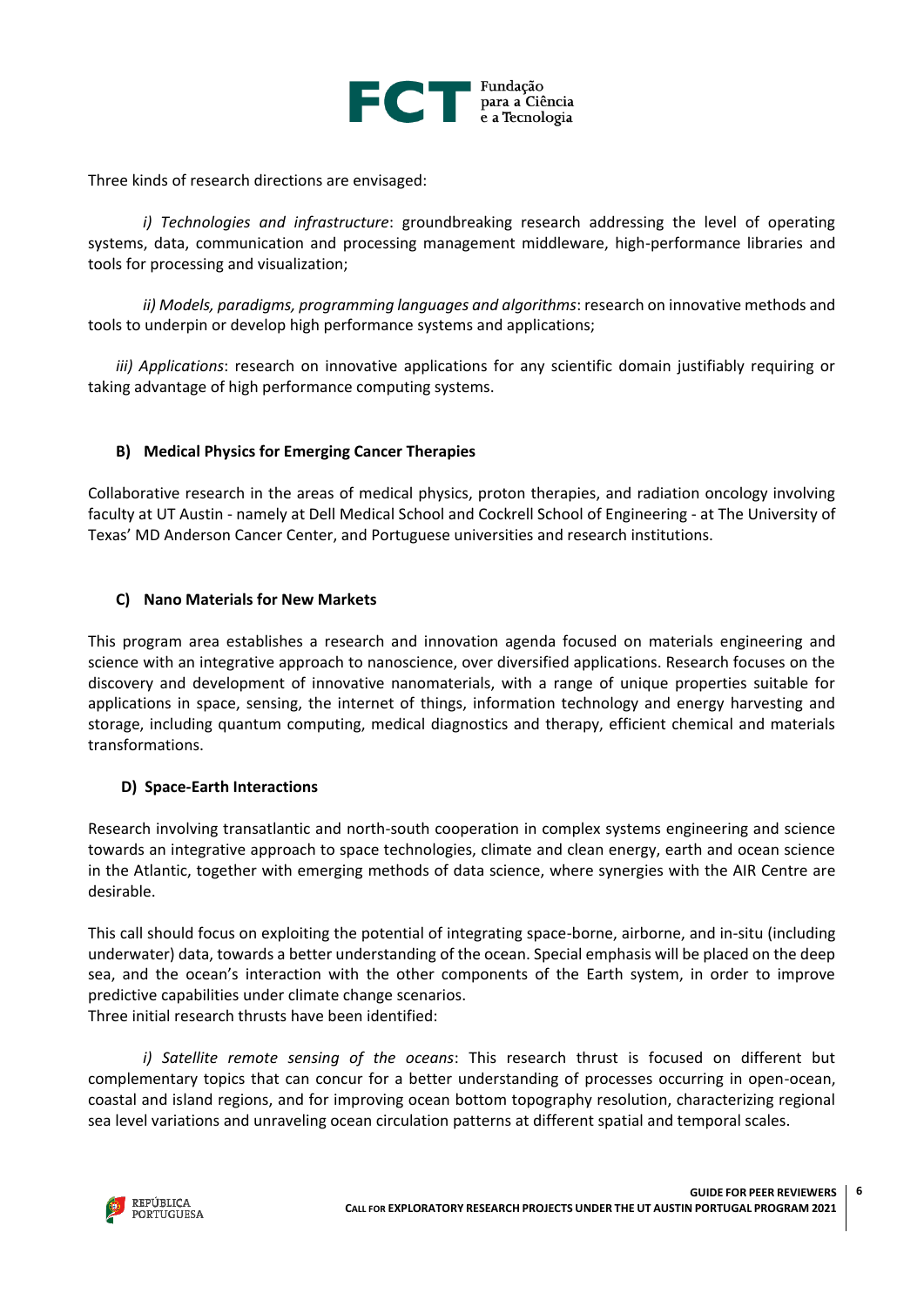

Topics to be addressed are:

- innovative methods for the exploitation of new satellite mission's data, reanalysis of historical satellite data, and exploitation of available satellite signals, acquired from space or air, including GNSS-R and GNSS-SAR;

- new technologies for dense low-cost ocean monitoring, including in-situ or remote observations, that can complement satellite data. Optimal integration of different sensors and platforms (spatial (micro or nanosatellites), aerial (unmanned airplanes, drones, etc.) to maritime (autonomous vehicles, buoys, etc.)) is also a target.

*ii) Deep sea science and exploration*: This research thrust targets the development of scalable approaches for deep sea monitoring across the physical, biogeochemical, biological and ecosystems disciplines. The research is guided by the Framework for Ocean Observing developed by the Global Ocean Observing System (GOOS) and refined for essential deep ocean variables by the Deep Ocean Observing Strategy (DOOS) project. A focus will be on the Azores Archipelago as a gateway for developing scalable multidisciplinary deep ocean observing approaches. Research will target platform and sensor technology, numerical simulation approaches for advanced model-data synthesis and calibration, and advanced cyberinfrastructure for advancing deep ocean data analytics.

*iii) Computational science and engineering for the next generation of spacecraft*: This research thrust addresses simulation-based science that supports the advanced design and manufacture of disruptive spacecraft structures and mechanical systems, including nano to micro satellites, new launcher concepts, and deployable structures and mechanisms.

#### <span id="page-6-0"></span>**2.1 MAIN RULES**

The 2021 Call for Exploratory Research Projects under the University of Texas at Austin Portugal program is launched by FCT through [a public announcement,](https://www.fct.pt/apoios/projectos/concursos/utaustin/2021/UTAustin2021_AvisoAbertura_EN.pdf) outlining the required features of the applications and the evaluation criteria to be applied.

According to the [FCT Projects Regulations](https://www.fct.pt/apoios/projectos/regulamentofundosnacionais.phtml.en) and the [public announcement,](https://www.fct.pt/apoios/projectos/concursos/utaustin/2021/UTAustin2021_AvisoAbertura_EN.pdf) the projects to be funded under this call must meet the following specific requirements:

- − The maximum duration of the grant **is 12 months** (extendable for 3 months, if justified).
- − The eligible investment cannot exceed **€50.000,00**.

The budget allocation is **€400.000 of national state budget**, and, if justifiable, FCT may strengthen this budget.

The beneficiary entities that may apply **individually or in co-promotion** are:

- Non-business entities of the R&I System, namely:
	- o Higher education institutions, their institutes and R&D units;
	- o State or international laboratories with a head office in Portugal;
	- o Non-profit private institutions whose main object is R&D activity;

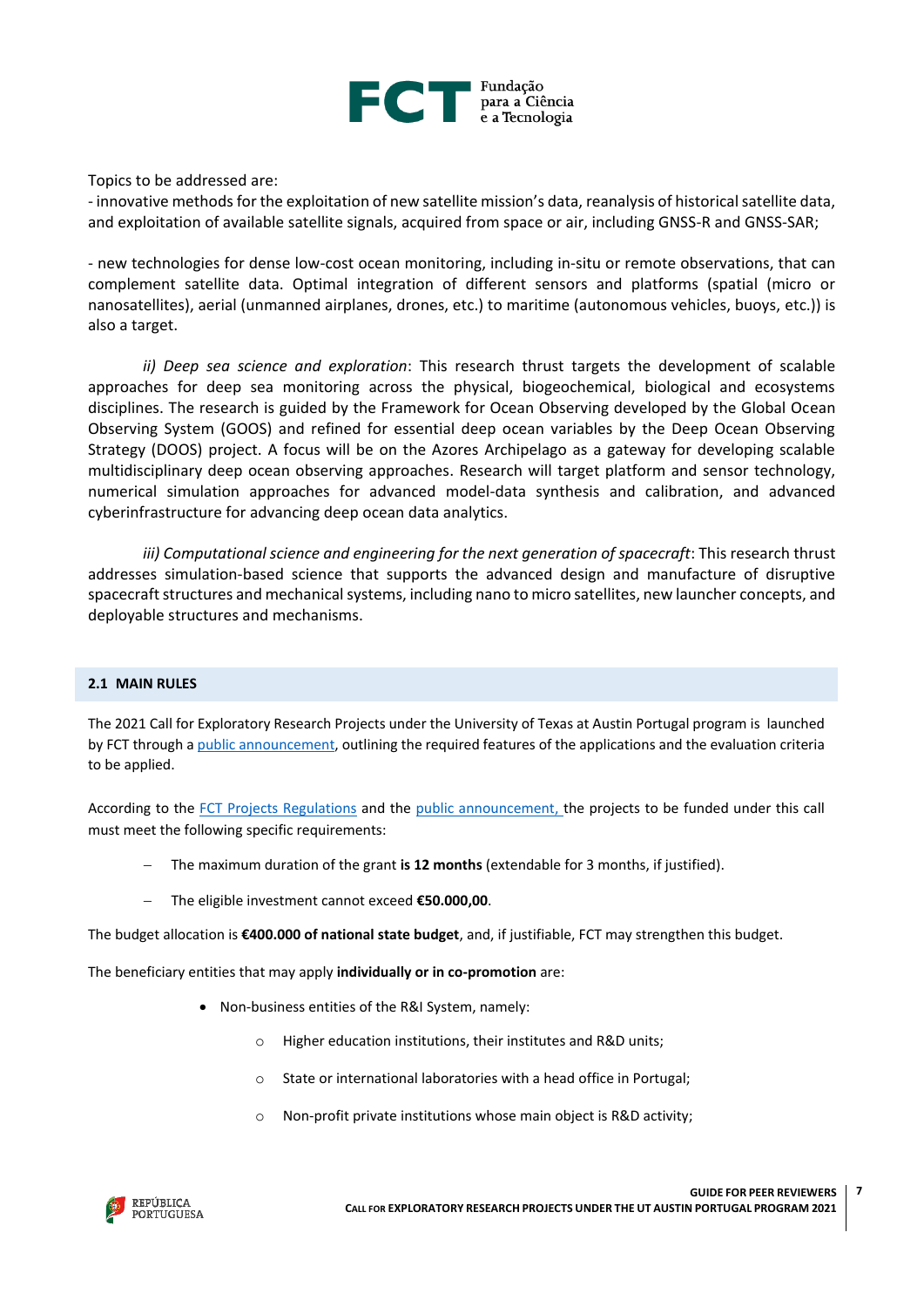

o Other non-profit public and private institutions developing or participating in scientific research activities.

The Principal Contractor must be a legal entity belonging to the non-business entities of the R&I System listed above.

The possible involvement of **foreign institutions as participants** in the project does **not confer them the status of beneficiary**. Research activities of participating MIT research teams will need to be covered independently.

#### It is also important to underscore that:

- − **Each PI can only submit, in that quality, one application;**
- − **Each PI must identify a Co-PI who replaces the PI in absences and impediments;**
- − **The Research Team should have the participation of a MIT researcher (with [Principal Investigator](https://couhes.mit.edu/policies-procedures/principal-investigator-status)  [status\)](https://couhes.mit.edu/policies-procedures/principal-investigator-status).** This participation is confirmed by means of a "Collaboration Letter" submitted with the application;
- The remaining members of the Portugal research team shall be dedicated to the project, according to their participation.

The beneficiary entities and the PI must agree to comply with the applicable national and European Community norms namely: competition, environment, equal opportunity and gender, and public contracting, whenever applicable. The following should be considered:

- Animal experimentation the PI must vouch for the research team's compliance with EU directives and the relevant Portuguese laws regarding the protection of animals used for experimental and other scientific purposes;
- Regarding the donation, procurement, testing, processing, storage, distribution and preservation of human tissues and cells, the PI must vouch for the research team's compliance with EU directives and the relevant Portuguese laws on standards of quality and safety;
- The dissemination strategy of research outputs of the projects, including considerations of open access, will be taken into account in the evaluation.

For more detailed information please refer to th[e Ethics Self-Assessment Guide.](https://www.fct.pt/apoios/projectos/concursos/ICDT/docs/ICDT_Ethics_Self_Assessment_Guide.pdf)

#### <span id="page-7-0"></span>**2.2 COMPONENTS OF THE APPLICATIONS - SUBMISSION**

Applications are submitted online via a specially designed [FCT Web application.](https://concursos.fct.pt/projectos/) **The application must be written in English.** 

The Principal Investigator (PI) should indicate up to 4 keywords which characterize the proposed scientific activity. This will facilitate the assignment of applications to specific reviewers.

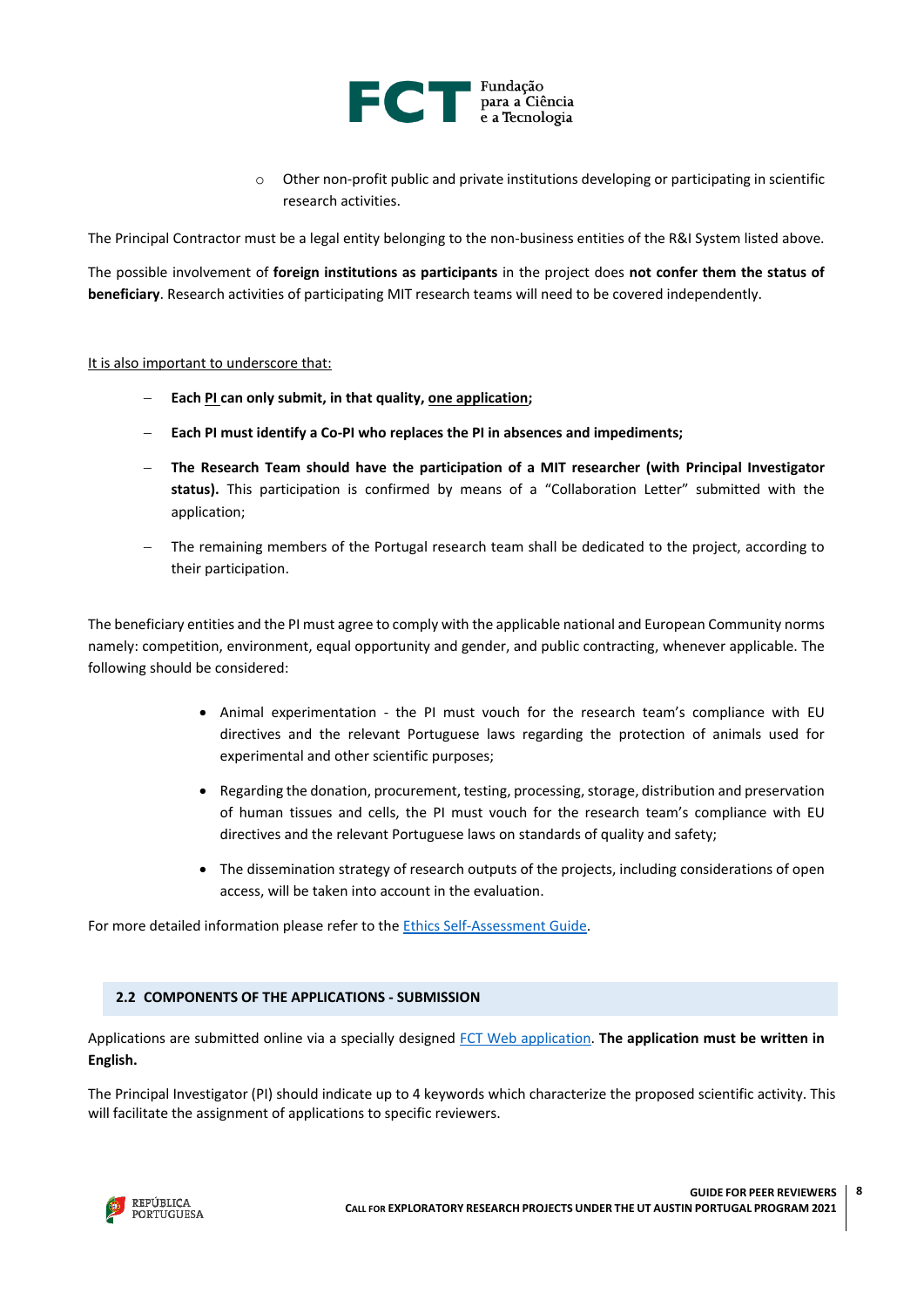

The application comprises the following sections:

- 1. **Project description -** where the PI:
	- identifies the scientific domain and the main scientific area from the four research areas of the call:
	- identifies the secondary set of scientific area from the provided list (optional):
	- indicates the title of the project;
	- indicates up to four keywords that reflect the scientific content of the proposed research plan;
	- identifies 1 to 3 of the 17 UN sustainable development goals (2030 UN Agenda Goals), for information purposes only.
- 2. **Institution description and its competencies for the development of the project** (3000 characters)**.**
- 3. **Scientific components:** 
	- **"***Abstract"* (5000 characters);
	- **"***Technical Description"* comprises "*Literature Review*" (6000 characters), "*Research Plan and Methods*" (10000 characters), "*Tasks*" (4000 characters for each task), "*Project Timeline and Management Plan*" (3000 characters);
	- *"Bibliographic References*" (max. of 30);
	- "*Past Publications*" (lists the 5 most representative publications of the team).
- 4. **Research team:**
	- includes the members list and the number of new recruitments;
	- the identification of the **Co-PI**.

A **maximum of 4 Core CVs** must be presented: for PI, co-PI and 2 other team members (core elements).

The PI, co-PI, the core elements, as well as the remaining elements of the research team, are responsible for **submitting an updated version of their CV in English on the** [CIÊNCIAVITAE](https://cienciavitae.pt/)**,** until the time of the application's submission.

- **5. Funded projects -** this field should describe all projects approved through peer-review **in the last 5 years from the PI and Co-PI** related to the present application.
- 6. **Expected Indicators** in this section, the PI should indicate the potential scientific research results including, among others, the following: a) Publications, b) Communications, c) Reports, d) Organization of Seminars and Conferences, e) Advanced Training, f) Models, g) Software, h) Pilot plants, i) Prototypes, j) Patents and l) Other; Other means of knowledge dissemination.
- 7. **Budget** the following items are eligible for funding:
	- **Direct costs:** Human resources, Missions, Subcontracts, Patent registrations, Demonstration, promotion and publication, Service procurement and acquisitions, Instruments and scientific and technical equipment.
	- **Indirect costs**, with a **flat rate of 25% of eligible direct costs**, excluding subcontracting. This percentage is automatically checked by the submission tool. Applications cannot be locked if this condition is not verified.

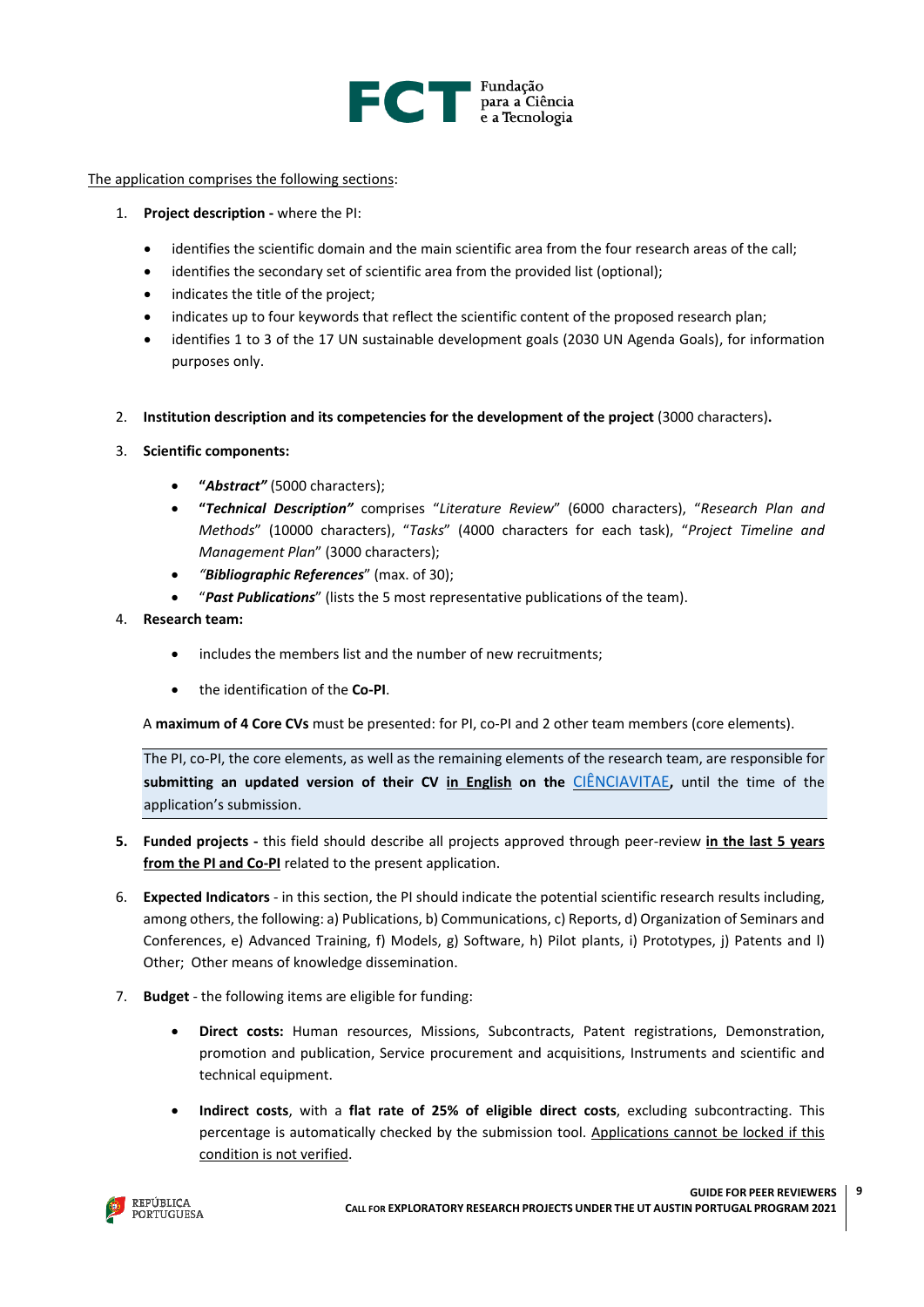

- **8. Budget Rationale -** where the PI presents the justification of the requested items of the budget (more detailed information in [Annex I\)](#page-22-0).
- 9. **Attachments -** in addition to the mandatory annexes that includes the **Collaboration letter and timeline**, the PI may attach the following documents to the proposal**: support letters, consultants' CVs, formulas, schemes, diagrams, graphs, images, Technical Annex or** bibliographic references and previous publications not available online.

Information or documents made available through other platforms, for example, Dropbox or Google Drive should not be considered for evaluation.

# <span id="page-9-0"></span>**EVALUATION CRITERIA**

The evaluation of the application will focus on the relevance and quality of following criteria:

A. Scientific merit and innovative nature of the project from an international standpoint, and alignment with the goals of the UT Austin Portugal Program – **(40%)**

- B. Scientific merit of the research team **(20%)**
- C. Feasibility of the plan of work and reasonableness of the resources and budget **(20%)**
- D. Potential social and economic impact of the research work **(20%)**

Scoring of the project proposals, towards their selection and ranking, is based on the **Merit of the Project** (MP), to be calculated according to the following formula:

#### **MP = 0.4 A + 0.2 B + 0.2 C + 0.2 D**

For a proposal to be eligible for funding, the following **minimum score** is required:

#### **MP = 5.0 points.**

For the purpose of selection and decision-making regarding funding, projects will be ranked by score obtained in the review process in decreasing order. **In case of ties** (projects with the same MP score), the ratings assigned to criteria **A, B, C, and D** will be used sequentially and by descending order to provide the final ranking of the projects.

#### <span id="page-9-1"></span>**3.1 CRITERION A**

This criterion aims to assess the scientific merit and innovative nature of the project, among other considerations, the following:

> i. Relevance and originality of the project proposed (based on the state-of-the-art in a determined scientific area and previous work done by the proposing team);

> ii. Thematic alignment of the proposal with the ERP topics as outlined in the Research Areas (section II) described above;

iii. Adequacy of methodology adopted for carrying out the project;

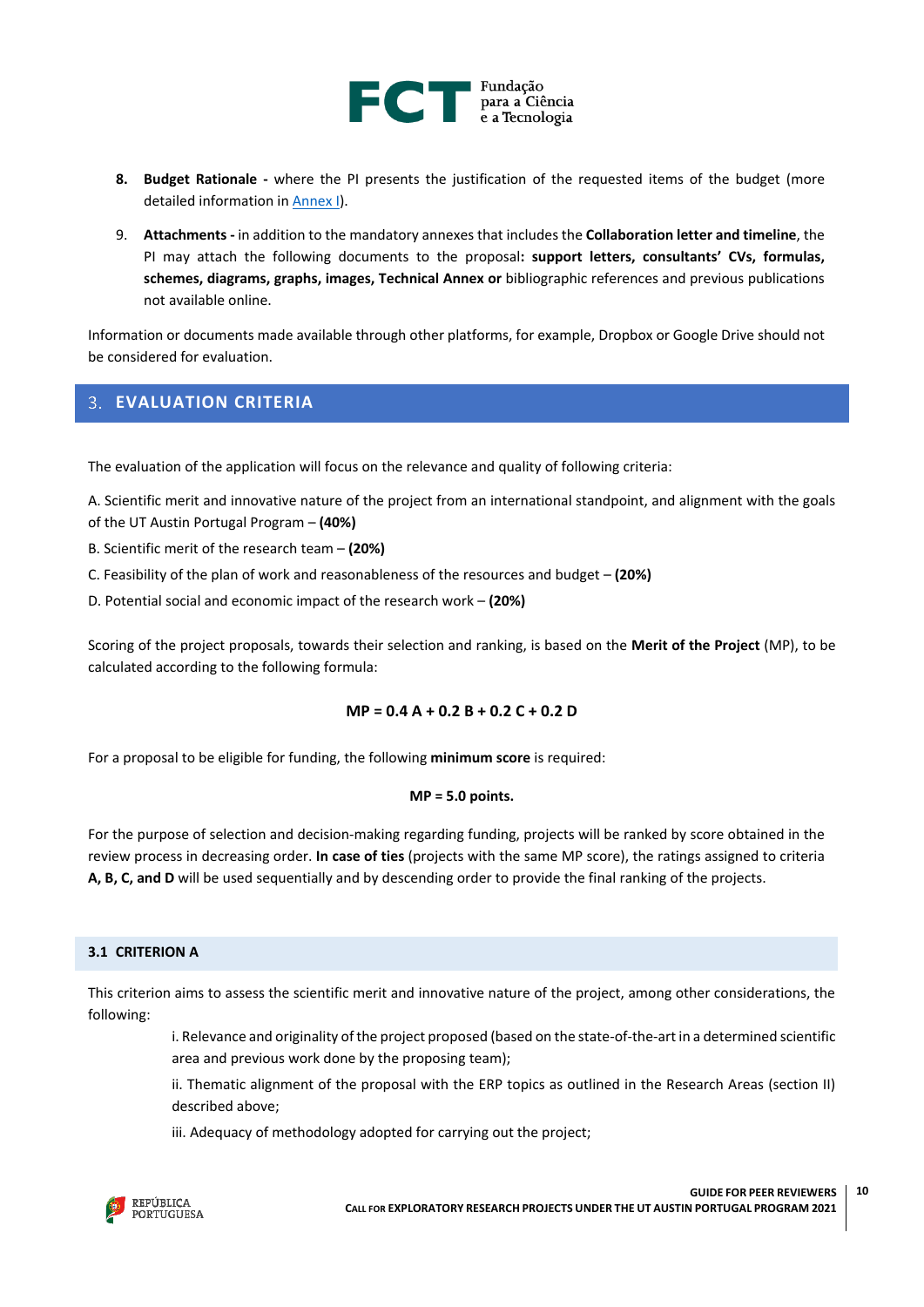

- iv. Expected results and their contribution to scientific and technological knowledge;
- v. Resulting publications and articles;
- vi. Contribution towards promoting and disseminating science and technology;
- vii. Production of knowledge that can contribute to benefits to society or to the business sector.

#### <span id="page-10-0"></span>**3.2 CRITERION B**

The present criterion is intended to evaluate the scientific merit of the research team, through the following dimensions:

> i. Scientific productivity of the team (references to publications and citations in published works, other relevant indicators);

> ii. Abilities and skills to adequately execute the proposed project (team configuration, PI's qualifications); iii. Ability to involve young researchers in training;

iv. Availability of the team and non-duplication of objectives in relation to other projects underway;

v. Degree of internationalization of the team;

vi. Degree of success in previous projects in relation to the Principal Investigator (PI) (in the case of young PIs, this requirement must be assessed based on the potential revealed by the PI's curriculum vitae in the absence of prior concrete accomplishments);

vii. Level of commitment of any companies participating in the project (if applicable).

#### <span id="page-10-1"></span>**3.3 CRITERION C**

This criterion is intended to evaluate the feasibility of the plan of work and reasonableness of the resources and budget, through the following dimensions:

> i. Organization of the project in terms of the proposed objectives and resources (duration, equipment, size of the team, institutional and management resources);

> ii. Institutional resources of the proposing and participating entities (technical-scientific, organizational and managerial and, when appropriate, co-funding capacity on the part of companies).

#### <span id="page-10-2"></span>**3.4 CRITERION D**

<span id="page-10-3"></span>The present criterion is intended to evaluate the following:

i. Potential of developing the R&D results further and beyond the ERP project's scope (also including through engagement with prospective exploitation partners, other stakeholders, users and/or society) leading to technologies with a relevant social and economic impact.

# <span id="page-10-4"></span>**4. SCORING SYSTEM**

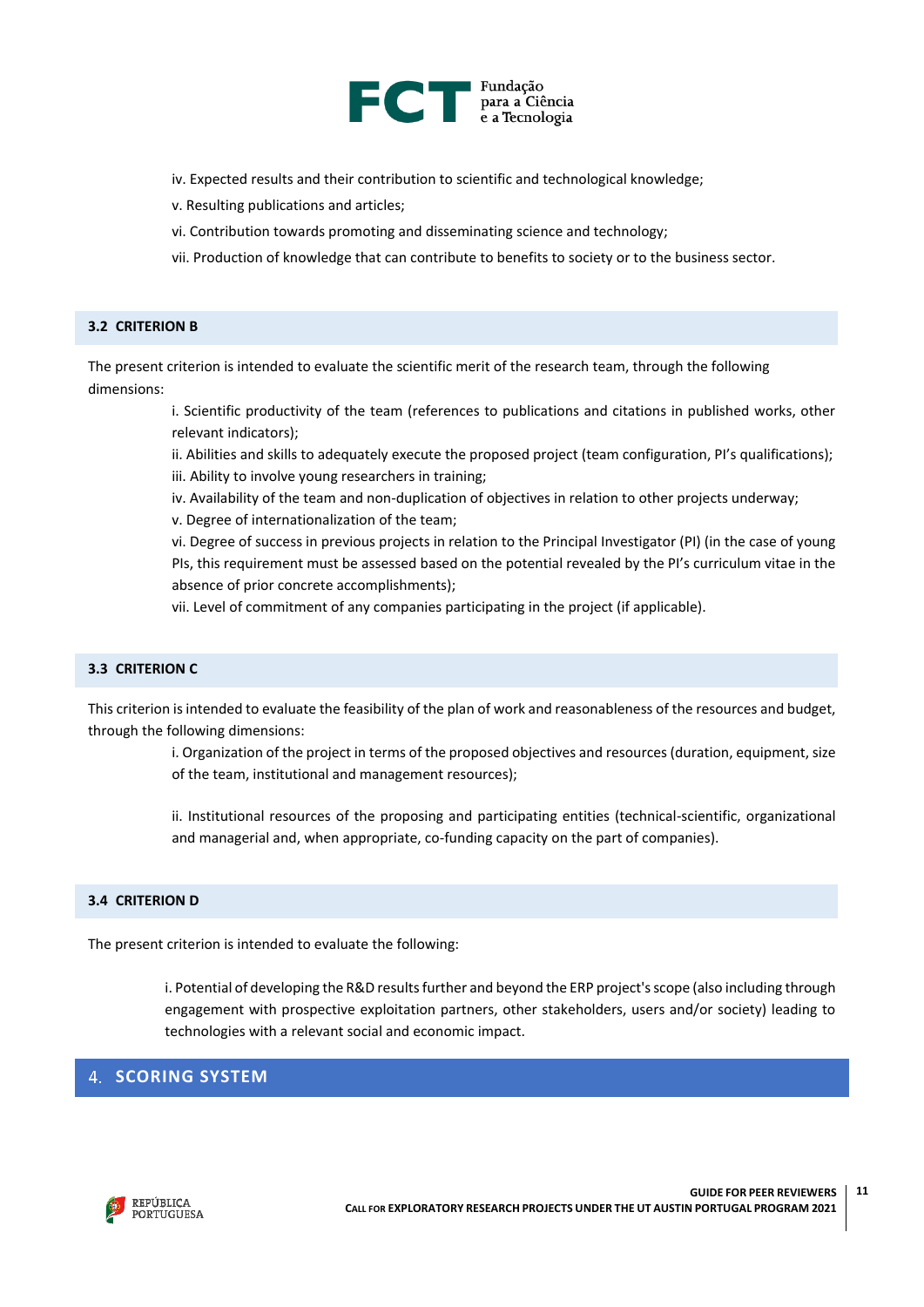

The scoring system uses a 9-point scale, using 0.1 increments. The maximum score is 9 and the minimum is 1, as presented in Table I:

| <b>Evaluation</b> | <b>Score</b>  | <b>Strengths &amp; Weaknesses</b>                           |
|-------------------|---------------|-------------------------------------------------------------|
| Excellent         | 9             | Exceptionally strong with no weaknesses                     |
|                   | 8             | Very strong with some negligible weaknesses                 |
| Very good         | 7             | Strong with some minor weaknesses                           |
|                   | 6             | Some strengths with numerous minor weaknesses               |
| Good              | 5             | Some strengths but with at least one moderate weakness      |
|                   | 4             | Few strengths with several major weaknesses                 |
| Adequate          | 3             | Few strengths and major weaknesses                          |
|                   | $\mathcal{P}$ | Very few strengths and serious weaknesses                   |
| Poor              |               | Cannot be assessed due to missing or incomplete information |

Table I – Qualitative descriptors associated to the 9-point scale.

The merit of the project (MP) is given by:

## **MP = 0.40 A + 0.20 B + 0.20 C + 0.20 D**

Criterion A, B, C and D are scored using a 9-point scale system (1 – minimum; 9 – maximum) with decimal numbers. The final score of MP is rounded to two decimal places. If information made available in the Application does not allow for evaluating a given criterion, then the respective criterion will receive a score of 1 (one).

The final score of MP is rounded to two-decimal places.

For a proposal to be eligible for funding, the following **minimum score** is required:

• MP ≥ 5.00 points.

The **eligible applications** will be ranked by decreasing order of the **MP score**.

**In case of ties**(projects with the same MP score), the ratings assigned to criteria **A, B, C and D** will be used sequentially and by descending order to provide the final ranking of the projects.

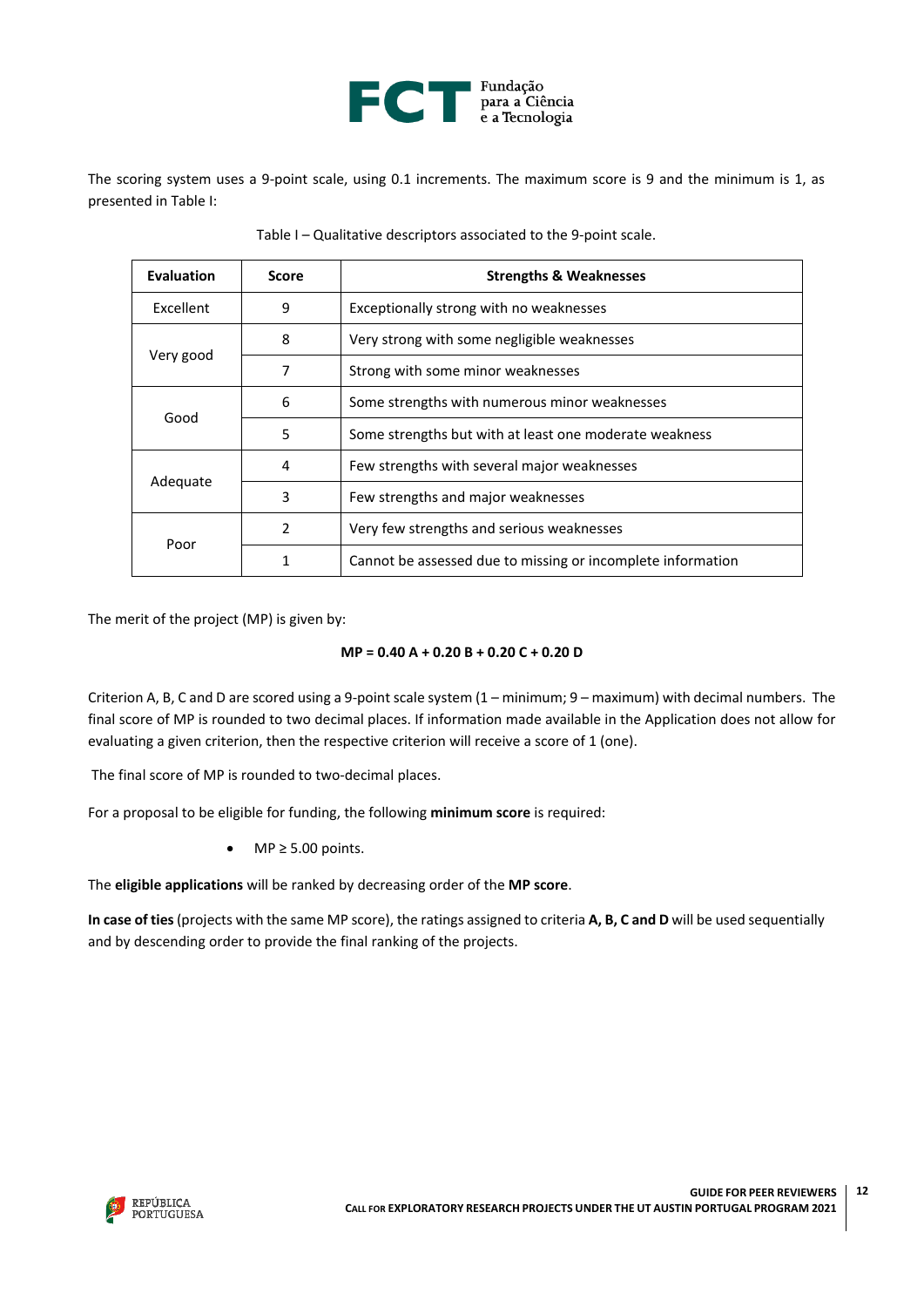

# <span id="page-12-0"></span>**EVALUATION PROCESS**

#### <span id="page-12-1"></span>**CONSTITUTION OF THE EVALUATION PANEL**

- − The evaluation panels are constituted by **international reviewers**, appointed by UT Austin program Committee and the Board of Directors of FCT and approved by the Minister of Science, Technology and Higher Education;
- The constitution of the evaluation panels takes into consideration the number and the scientific areas of the applications, an adequate gender balance and a fair geographic and institutional distribution of evaluators;
- − All experts will be of acknowledged competence in the scientific areas of the application to be evaluated, and cannot be affiliated with Portuguese R&D institutions or have current or scheduled collaborations with any Portuguese R&D institution;
- − Each panel has a **Chair who is responsible for the following tasks:**
	- Assisting FCT with the constitution of the panel by suggesting possible reviewers to be invited;
	- Assigning each application to two Panel Members;
	- Keeping the evaluation process within the defined timeframe and contacting panel members in case of any delays;
	- Supporting the FCT team in the resolution of any Conflict of Interest (CoI) identified during the evaluation process;
	- Suggesting external reviewers to be invited by FCT to provide an assessment of the applications, whenever a particular expertise is not covered by the panel;
	- Assuring the quality of the reviewers' reports: comments should be in agreement with the scores taking into account descriptors of the scoring system (see [section](#page-10-4)  $4$ ), providing substantive arguments and identifying both the strengths and weaknesses for each evaluation criterion;
	- Supporting the overall application of these guidelines and an effective differentiation of the projects' assessment;
	- Leading the Panel Meeting;
	- Elaboration of the panel meeting report to be conveyed to the Board of Directors of FCT;
	- Coordinating the support to be given to FCT by panel members during the period of preliminary hearings, if necessary.

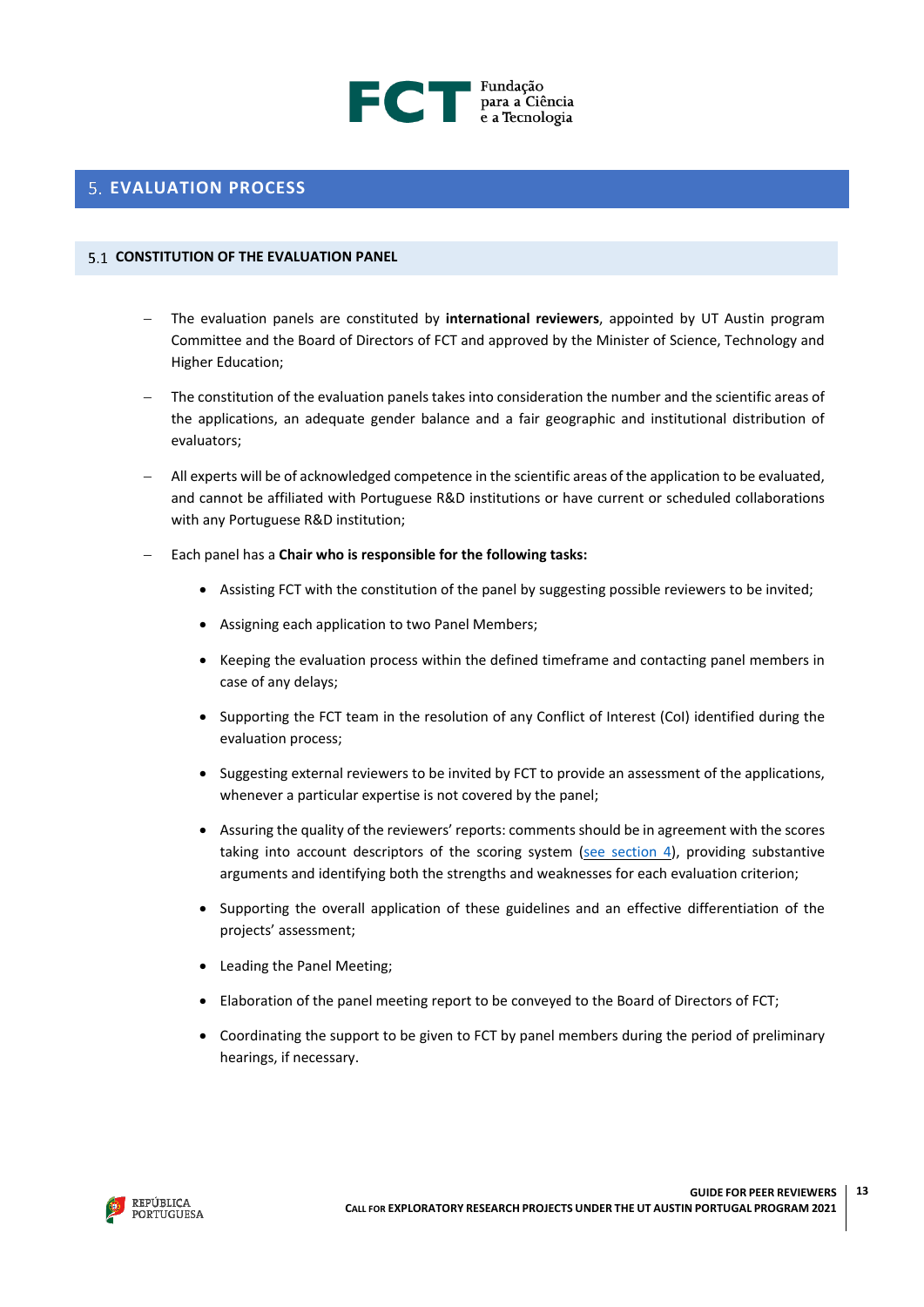

## <span id="page-13-0"></span>**EVALUATION STAGES**

The evaluation process involves the following stages:

- Applications eligibility and assignment to reviewers;
- − Remote evaluation:
	- Individual phase;
	- Pre-Consensus phase (Compilation phase).
- − Panel Meeting;
- − Preliminary hearing analysis.

#### <span id="page-13-1"></span>APPLICATIONS ELIGIBILITY AND ASSIGNMENT

- FCT is responsible for verifying the eligibility of the submitted applications according to the factual and legally binding criteria described in the announcement. A**n application can be declared ineligible at any stage of evaluation**. If any doubt arises during the evaluation regarding eligibility, the Panel Chair and FCT should be informed;
- − **Each application** is remotely and **individually evaluated by two panel members**. One of the Panel Members is appointed as **first reader** of the application;
- − The panel Chair and is responsible for the **assignment of each application** to the respective first and second readers (1st and 2nd readers);
- − An **external reviewer** may be assigned by the Chair to a given application whenever **a particular expertise** is not covered by the panel;
- − **The allocation** of the applications to Panel Members and external reviewers (if applicable) necessarily takes into consideration any declared **Conflict of Interest (CoI)**, as well as the **matching of professional and scientific expertise** within the topic of the application.

# <span id="page-13-2"></span>**REMOTE EVALUATION**

# <span id="page-13-3"></span>INDIVIDUAL PHASE

- − Before accessing each application, the reviewer has to declare whether or not a **CoI** is identified for that particular application;
- − In case of a Disqualifying Conflict of Interest, the panel Chair should be informed and the application is allocated to a different panel member;
- − The reviewers must submit an **Individual Evaluation Report** with their assessment for each application assigned to them. This report includes:
	- The score and comments for each of the evaluation criteria, including strengths and weakness;

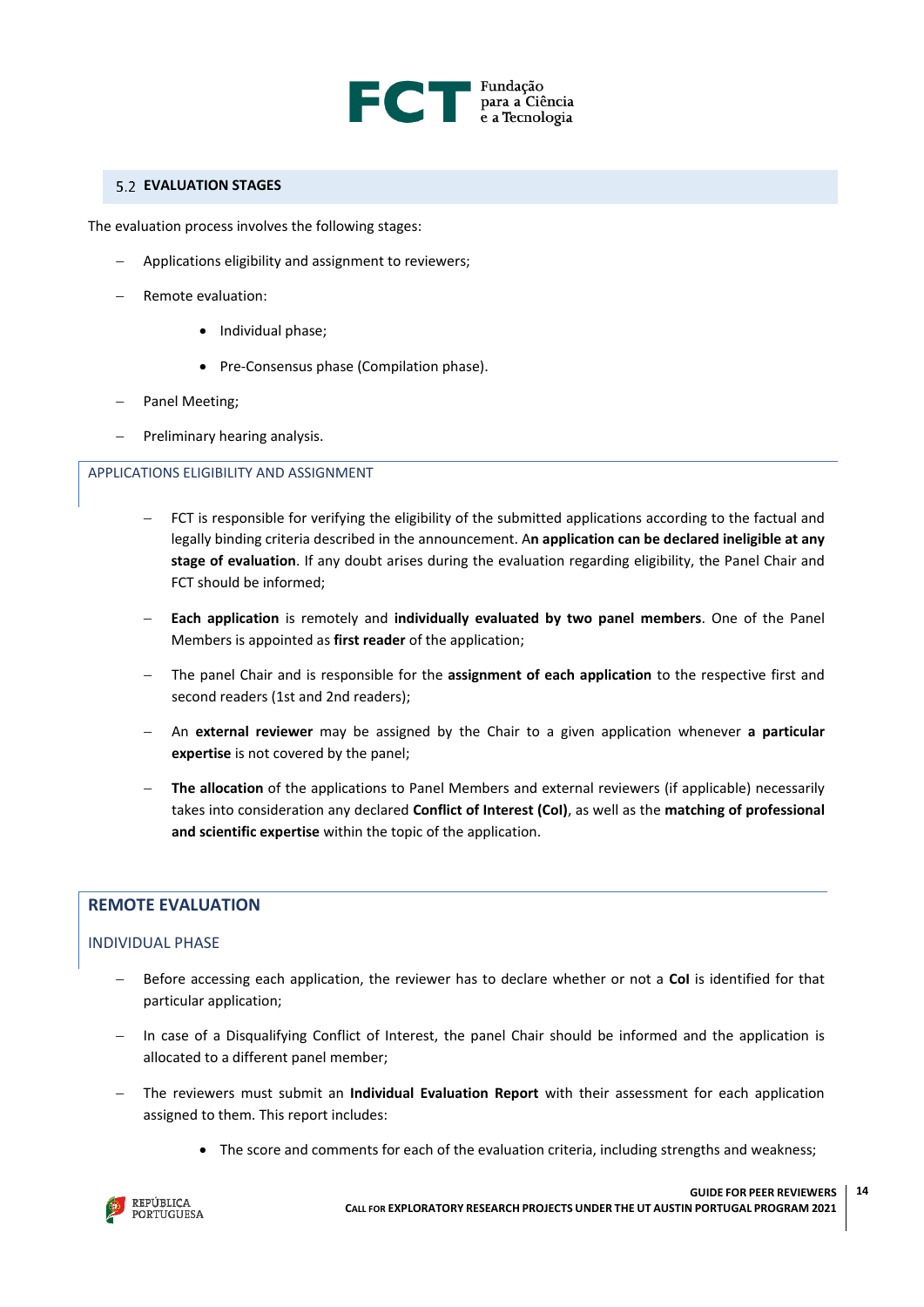

- A comment on the proposed budget; suggested changes in the budget must be justified;
- A comment concerning ethical issues, if applicable;
- Confidential comments to the evaluation panel and /or FCT, if necessary.
- − The **reviewers should perform their assessments** considering **only the information provided by the applicant**. The final score (MP) of each application is calculated taking into account the weight given to each criterion (please see [section 4\)](#page-10-4), with two decimal places;
- − **Both readers must submit and lock their individual evaluation** prior the beginning of the pre-consensus phase.

## <span id="page-14-0"></span>PRE-CONSENSUS PHASE (COMPILATION PHASE)

- − The Panel Member appointed as **1st** reader prepares the **Compilation (Pre-Consensus) Report for each application** based **on the two individual reviews** (and the external expert's assessment, if applicable) to be submitted **before the panel meeting;**
- − If the 1st reader is unable to reach a pre-consensus report based on the two individual reviews, the Chair should settle the differences;
- − **The Pre-Consensus report**, similar in structure to the individual reports, is the starting point for the panel discussion during the panel meeting. Comments must include the strengths and weaknesses for each evaluation criterion and be in agreement with the scores.

#### <span id="page-14-1"></span>PANEL MEETING

- Each evaluation panel meeting will be remotely coordinated by the Chair to proceed with the following activities:
	- Discussion of the applications according to the provisional ranking list;
	- Ensure that each application receives a fair judgement and is discussed appropriately;
	- Settle the final scores for each criterion, as well as the **comments to be conveyed to the applicants,** and **ensure that the scores are in agreement with the comments**. Final comments should be included in the panel evaluation report by the 1st reader (as specified i[n section 5.3\)](#page-15-0);
	- Prepare a Panel Meeting Report with a summary of the meeting activities that should address (but is not limited to) the following issues:
		- Work methodology adopted by the panel;
		- Identification of Conflicts of Interest and their resolution at any time during the process;
		- Final Panel Ranking by typology.

 **This report is signed by the Chair with the agreement of all Panel Members.**

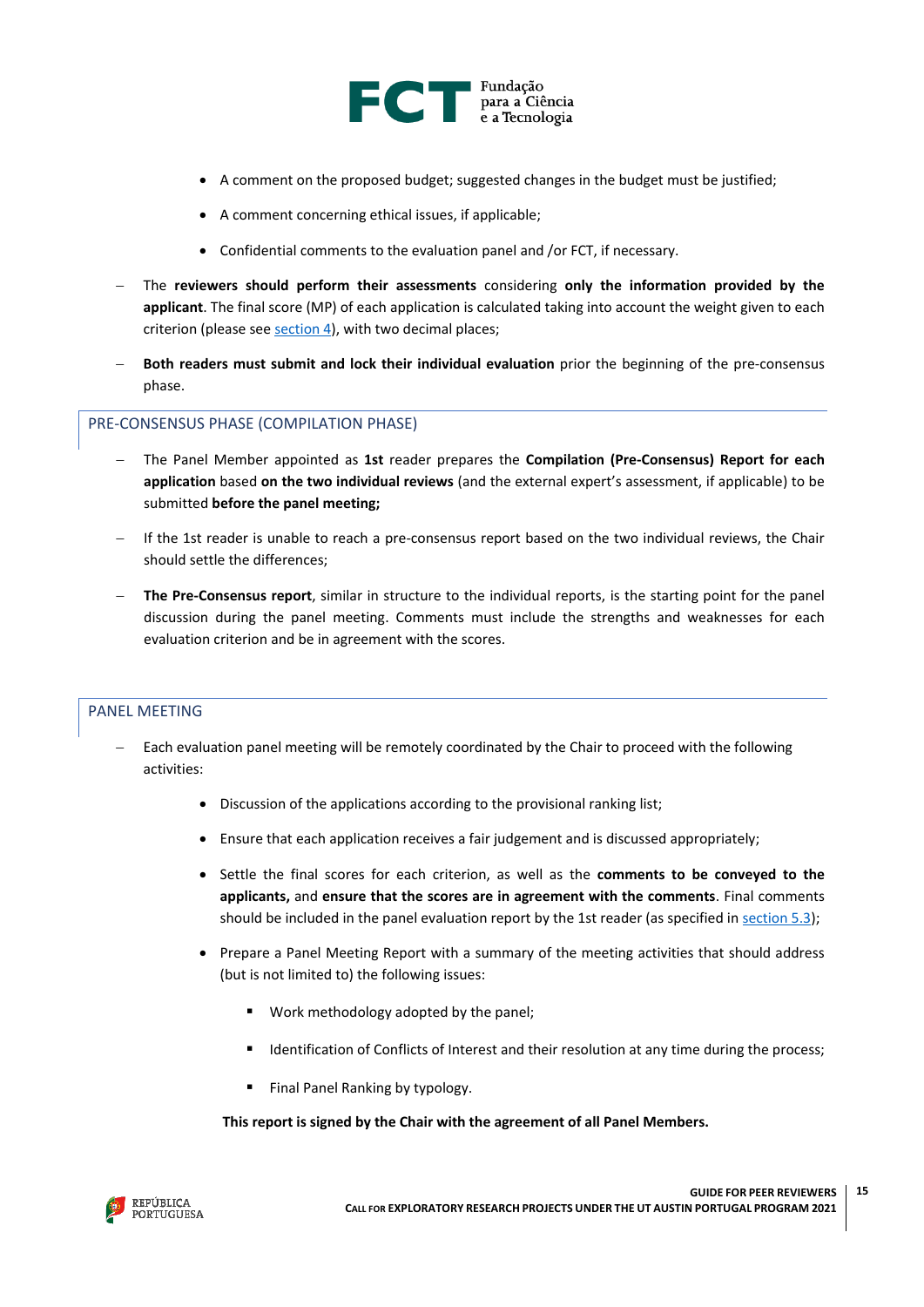

• Finally, an additional document with Recommendations to FCT on the various aspects of the evaluation process will help FCT to improve procedures in future calls.

## <span id="page-15-0"></span>**FEEDBACK TO BE TRANSMITTED TO APPLICANTS**

All the reviewers should comply with the following additional guidelines in the elaboration of the evaluation reports.

#### **Comments must:**

- − Be **coherent** with the **scores** taking into account the **descriptors** presented in Table I [\(section 4\)](#page-10-4);
- − Be **clear** and **consistent**, highlighting the **strengths** and **weaknesses** of the application for each criterion;
- − Use **dispassionate and analytical language**, avoiding dismissive statements about the applicant, the proposed science, or the scientific field;
- − Be **impeccably polite**;
- − Address the **submitted work plan and not the work the reviewers consider should have been proposed**.

#### **Comments must not:**

- − Give a **description or a summary of the application**;
- − use of the **first person or equivalent**: "I think…" or "This reviewer finds…"; alternatively, panel members are advised to use expressions such as "The panel considers…" or "It is considered…";
- **Ask questions**, as the applicant will not be able to answer them;
- Provide recommendations or advices for improving the application;
- − Have **contradicting statements**;
- − **Mention quantitative details** that can easily **originate factual mistakes**.

The quality of the comments to be transmitted to the applicants is of paramount importance and part of the **evaluation process, therefore being a crucial task of the evaluation panel.**

#### <span id="page-15-1"></span>**FCT EVALUATION WEBPAGE [\(HTTPS://SIG.FCT.PT/EVALUATION/\)](https://sig.fct.pt/evaluation/)**

The first time a reviewer logs in the evaluation webpage located at the FCT site, he/she has to accept a [Confidentiality](#page-17-4)  [Statement;](#page-17-4)

#### <span id="page-15-2"></span>PANEL CHAIR CREDENTIALS

Panel Chair credentials give access to the FCT evaluation webpage, and enable Panel Chairs to:

- Allocate each application to two panel members and external reviewers (if applicable);
- Check the number of applications assigned to each reviewer:
- Monitor the individual reviewers' work flow (individual evaluation report submitted by panel members);

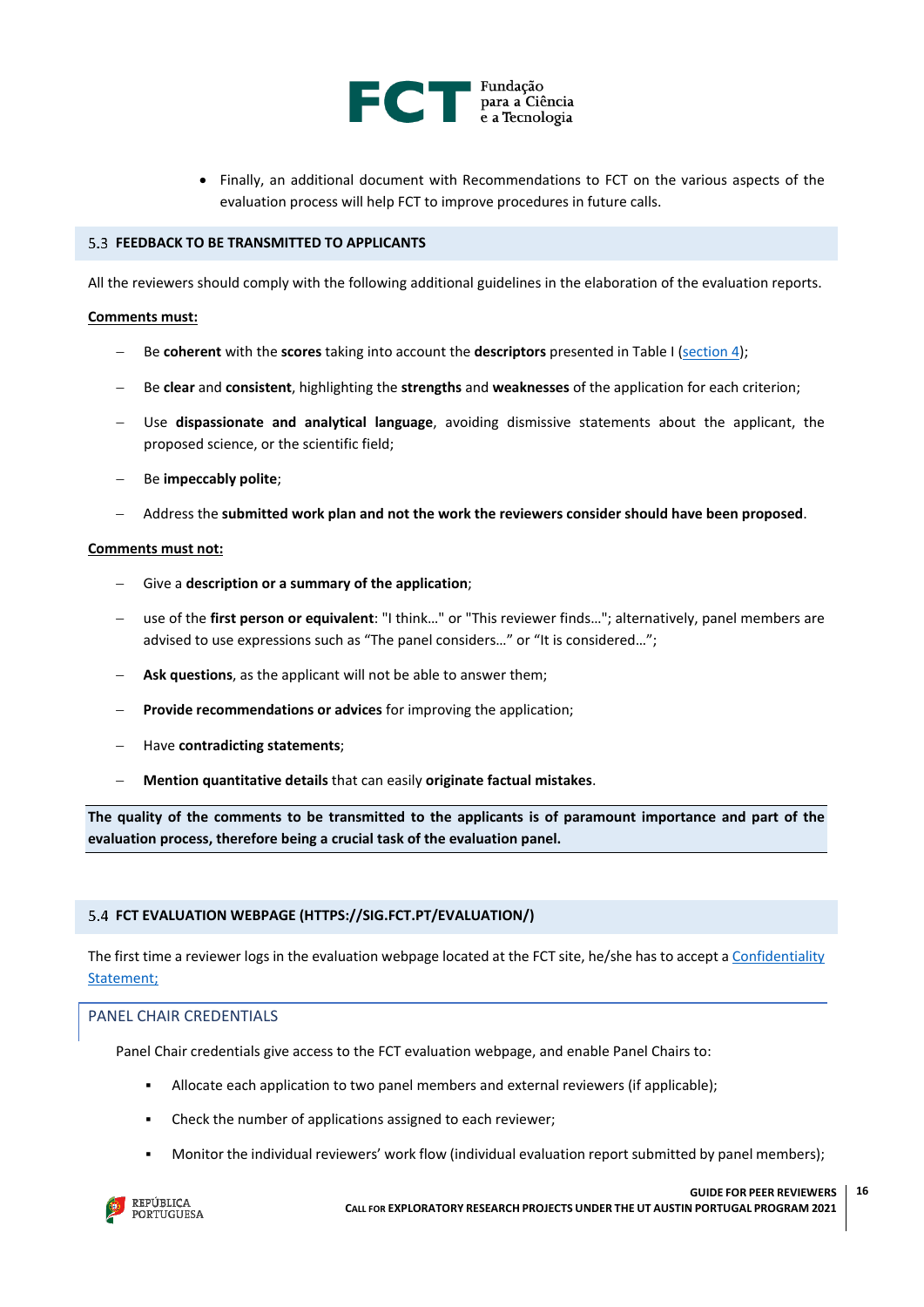

Extract an excel file to sort the applications according to various items, including scores, requested funding, etc.

#### **The main menu displays the following options:**

Project List – This list displays all the applications submitted to the panel. The reference/title are links to access the overview of the selected application form, the status of its evaluation and the contents of the individual reports, if locked. Each application must be assigned to two panel members.

Evaluators List - This list displays the names of the reviewers and the number of projects assigned to each. By clicking the name, the Panel Chair will access the list of applications associated with each reviewer.

Evaluators / Ratings - List of all projects, with data relative to the reviewers' work flow.

Additional Documents- Set of documents with information on the evaluation process, the particular call, logistical aspects, etc.

Extra Information - Lists that can be extracted to an excel file to monitor the work flow. This includes a list with the information regarding the conflict of interest declared by the reviewer.

Registration Form - To be filled in by the evaluator with her/his Personal Data, Scientific Field and Payment Data.

## <span id="page-16-0"></span>INDIVIDUAL CREDENTIALS

Individual credentials give access to the list of applications assigned to the reviewer, with the type of reader identified. After logging in and accepting the statement of confidentiality, instructions are available at the top of the menu.

For each application, the following is available:

- A statement on Conflicts of Interest;
- The content of the application;
- The Individual and Compilation (Pre-Consensus) (if 1st reader) Report Forms;
- The possibility to **SAVE** the submitted evaluation report the uploaded information will be kept for future revision;
- The LOCK button to submit the evaluation report the reviewer will no longer be able to modify the uploaded information.

## <span id="page-16-1"></span>PANEL CREDENTIALS

Panel credentials give access to the list of all applications and to the respective evaluations (all individual and compilation reports). After logging in, instructions are available at the top of the menu.

For each application, the following is available:

- The content of the application ("Form Overview" tab);
- The Individual and Compilation (Pre-Consensus) Reports ("Evaluation" tab);

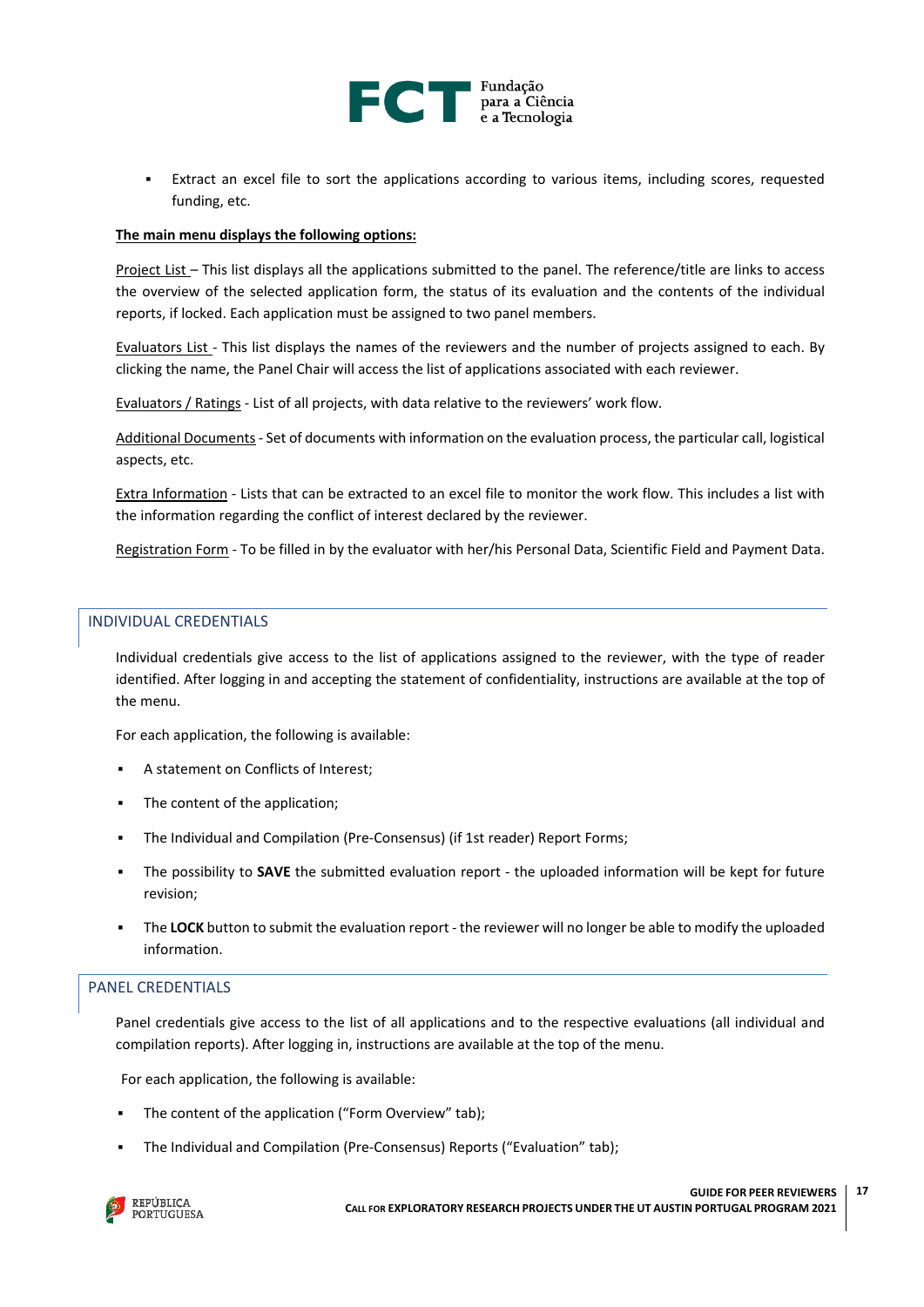

- The **Panel Report Form** (to be filled in by the 1st reader) ("Panel Evaluation" tab) this form has the same structure of the Individual and Compilation reports;
- The possibility to **SAVE** the submitted evaluation report the uploaded information will be kept for future revision;
- The LOCK button to submit the evaluation report the reviewer will no longer be able to modify the uploaded information.

#### <span id="page-17-0"></span>**EXALUATION TIMELINE**

The evaluation timeline is established by FCT's Board of Directors and conveyed to the evaluation panel chair and members. The date of the final videoconference meeting of the evaluation panel is established in advance by FCT.

## <span id="page-17-1"></span>**CONFIDENTIALITY AND CONFLICT OF INTEREST**

#### <span id="page-17-2"></span>**6.1 CONFIDENTIALITY**

The confidentiality of written applications must be protected. All reviewers involved in the evaluation are asked not to copy, quote or otherwise use material contained in the applications. All reviewers are requested to sign a statement of confidentiality relative to the contents of the project applications and to the results of the evaluation.

The statement that needs to be accepted, which appears the first time the reviewer uses the individual credentials to access the evaluation area, is the following:

#### **STATEMENT OF CONFIDENTIALITY**

<span id="page-17-4"></span>Thank you for accepting to participate in the scientific evaluation of Research Projects submitted to the Portuguese Foundation of Science and Technology (*Fundação para a Ciência e a Tecnologia*, I.P.) – FCT.

The reader of this message pledges, on his/her honour, not to quote or use in any way, the contents of the project applications, nor to make available, other than to FCT or the evaluation panel, the results of the evaluation of project applications.

#### <span id="page-17-3"></span>**6.2 CONFLICT OF INTEREST (COI)**

Researchers that have submitted any **application to the present Call**, as PI, co-PI, team member or consultant to the project, **have to decline** participating in the evaluation process. Those with first-degree relationships, domestic partnership or married to the PI, co-PI or any team member are also hindered from being a panel member or external reviewer.

#### **Disqualifying Conflict of Interest**

In case a disqualifying conflict of interest is identified, the panel member cannot evaluate the respective application. Panel members are also not allowed to participate in the panel meeting discussion of these applications. Circumstances that could be interpreted as a disqualifying conflict of interest are the following:

1. Personal or financial interest in the application's success;

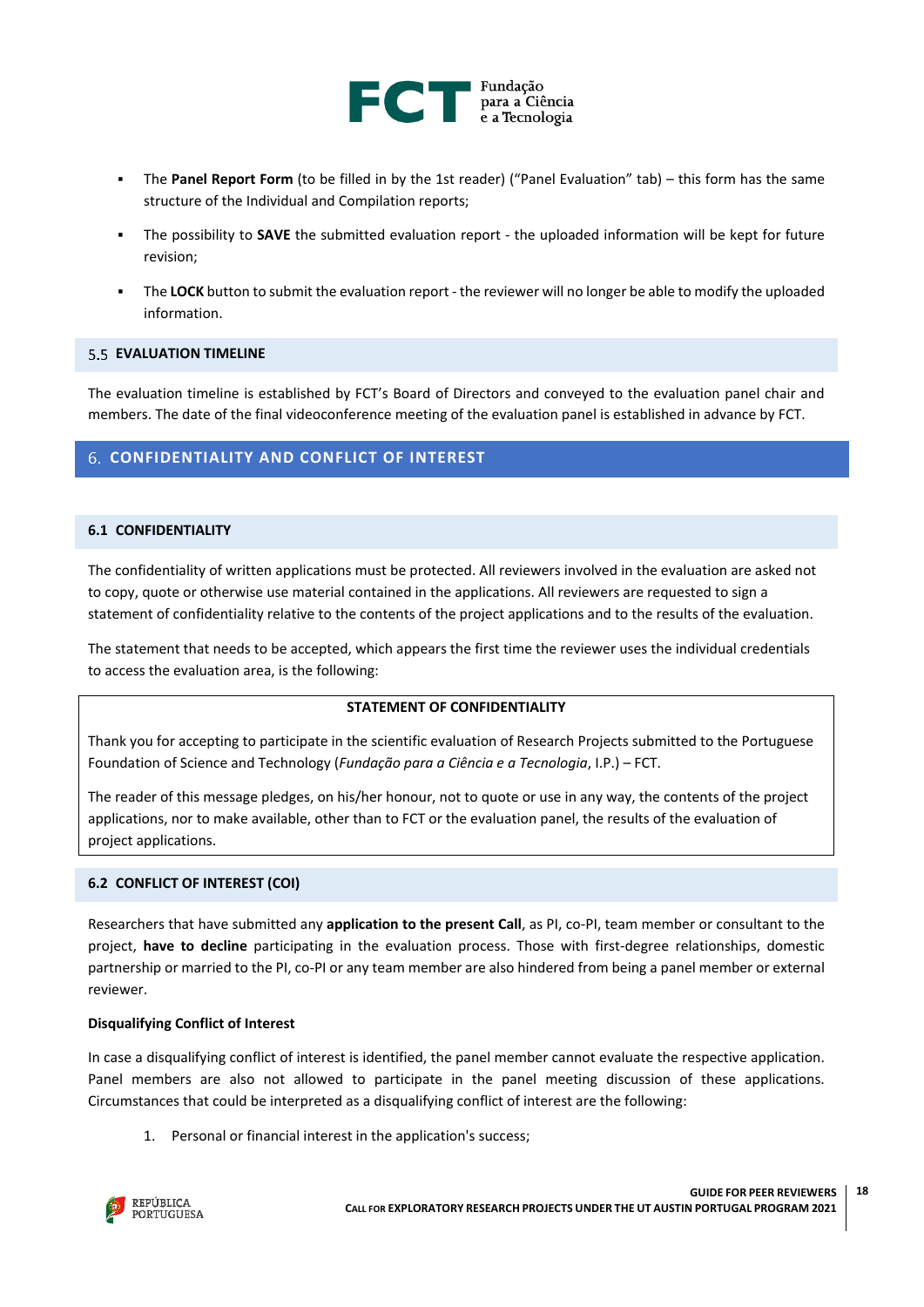

- 2. Current or planned close scientific cooperation;
- 3. Research cooperation within the last three years, *e.g.* joint publications;
- 4. Dependent employment relationship or supervisory relationship (*e.g.* teacher-student relationship up to and including the postdoctoral phase) within the last five years before the opening date of the call;
- 5. Affiliation or pending transfer to any of the departments, research centres or companies involved in the project;
- 6. Researchers who are active in a council or similar supervisory or advisory board of the applying institutions are excluded from participating in the review and decision-making process for applications originating from these institutions.

#### **Potential Conflict of Interest**

In the case of a potential conflict of interest, the panel member should notify FCT and clarify if he/she is able to perform an unbiased evaluation or if the conflict should rather be considered as disqualifying. A potential conflict of interest exists in the following circumstances:

- 7. Relationships other than first-degree, marriage or domestic partnership; other personal ties or conflicts;
- 8. Participation in university bodies other than those listed under no. 6, *e.g.* in scientific advisory committees in the research environment;
- 9. Preparation of an application or implementation of a project with a closely related research topic (competition);
- 10. Participating in an on-going scientific or inter-personal conflict with the applicant(s).

Before starting the evaluation of each application, and in order to be able to accessthe evaluation form, each reviewer needs to complete a CoI Declaration, as follows:

#### **Conflict of Interest Declaration**

Please state:

- No, I have no conflict
- Yes, I have a strong conflict (see **Disqualifying CoI**)
- It is possible that I have a conflict (see **Potential CoI**)

In case of a disqualifying or potential CoI, the reviewer is asked to justify the situation.

The **individual reviewer** will not be able to proceed in case of a disqualifying conflict of interest. **In this case, the individual reviewer is required to inform the Panel Chair and FCT team of this situation**, so that the application may be reassigned. The panel meeting report must mention all declared CoI.

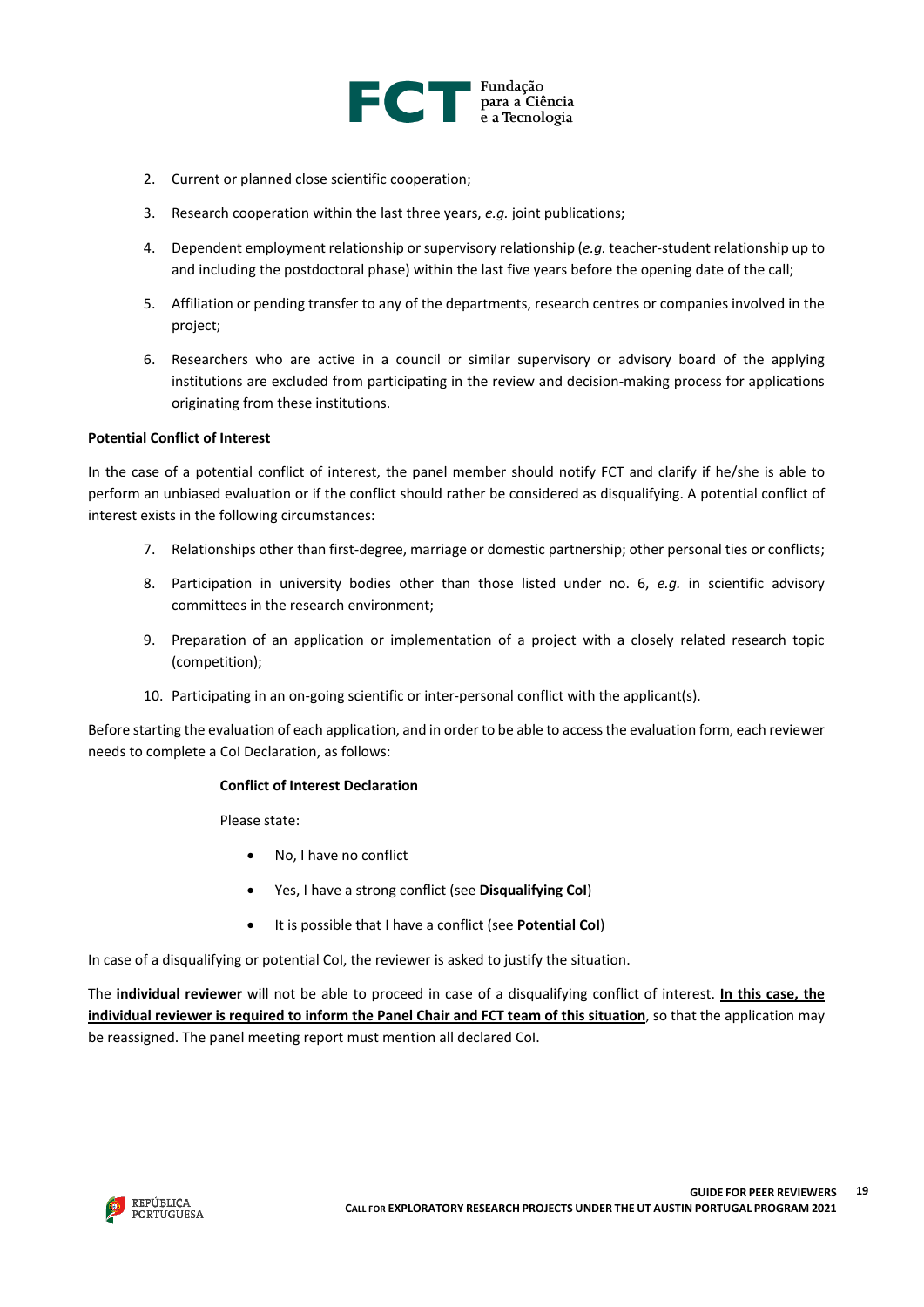

# <span id="page-19-0"></span>**GLOSSARY AND TRANSLATIONS**

#### <span id="page-19-1"></span>**7.1 PORTUGUESE TO ENGLISH TRANSLATION AND EXPLANATIONS**

**Agregação** = Aggregation. This is an academic title. It attests:

- i.) the quality of the academic, professional, scientific and pedagogical curriculum;
- ii.) the capacity to carry out research supervision;
- iii.) the capability to coordinate and carry out independent research work, and is issued to PhD holders with a research and academic path after a public exam by a jury involving discussion of the CV, of a submitted curricular proposal and the presentation and discussion of a lecture.

**Doutoramento** = PhD, doctoral degree

**Mestrado** = Master's degree

**Licenciatura** = BA (3, 4 or 5 years graduate course)

**Bolsa** = Grant, fellowship

**Bolseiro** = Grant holder, fellow

**BII** = Bolsas de Iniciação à Investigação = Research Initiation Grants

- Research Initiation Grants are intended for students enrolled in a Higher Professional Education, a 1st cycle of a Higher Education institution, an Integrated Master or Master to initiate their scientific training, within research projects to be developed in national institutions;
- These grants are also aimed at holders of a graduate degree, enrolled in courses that do not award an academic degree, integrated in an educational project of a higher education institution developed individually or jointly in their institutes or R&D units;
- These grants have a minimum duration of three months and may be renewable up to a maximum of one year.

**BI** = Bolsas de Investigação = Research Grants

- Research grants are intended for students enrolled in an Integrated Master, Master or Doctoral degree, for obtaining the respective scientific academic degree, through the development of scientific training integrated or not in R&D projects;
- These grants are also aimed at holders of a graduate degree or master, enrolled in courses that do not award an academic degree, integrated in an educational project of a higher education institution developed individually or jointly in their institutes or R&D units;
- These grants are, in principle, one year in length, and cannot be awarded for periods of less than three consecutive months;
- The grants may be renewable for additional periods up to:

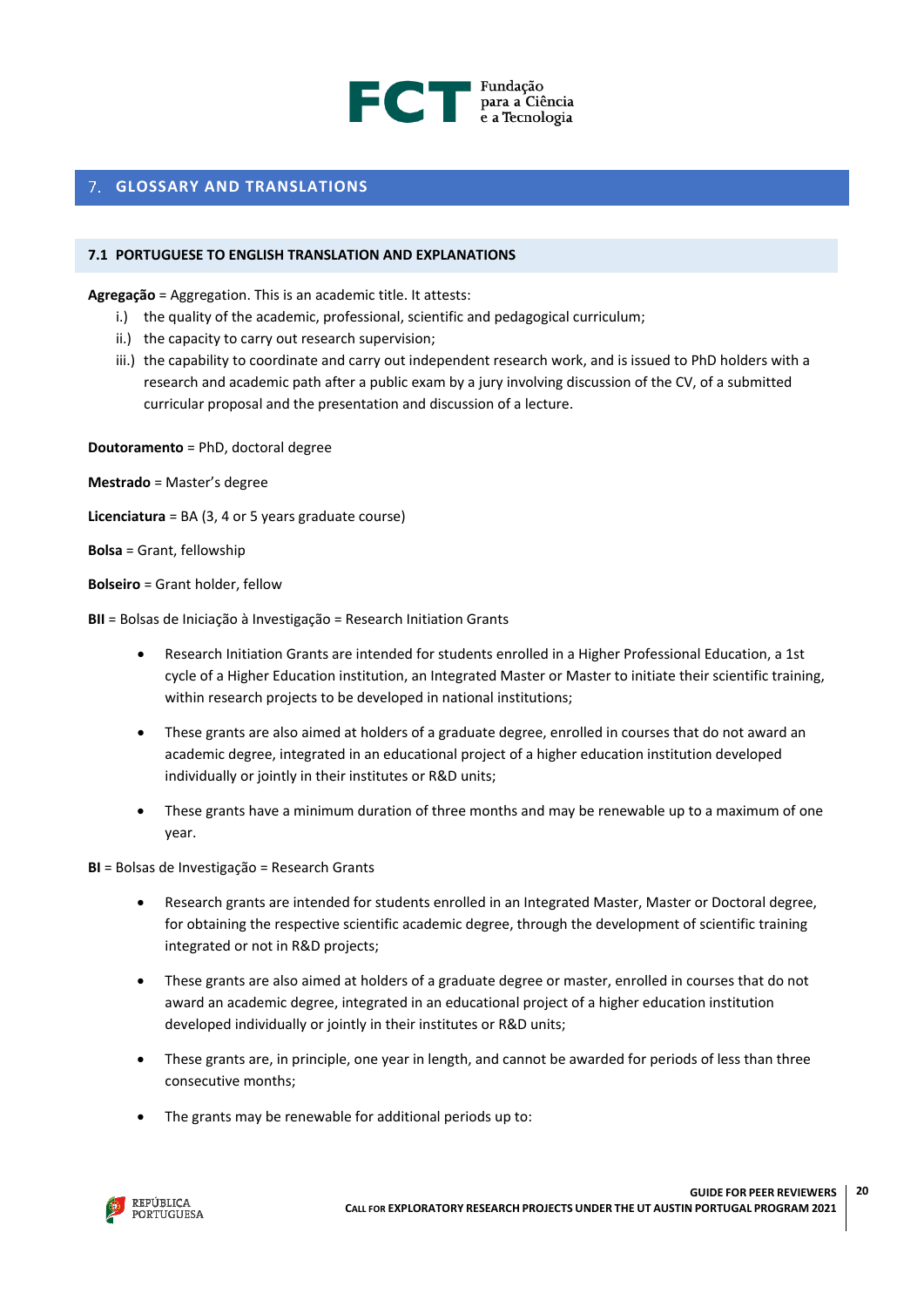

- One year, for grants awarded to graduated degree or master holders enrolled in courses that do not award an academic degree;
- Two years, for grants awarded to students enrolled in master's courses;
- Four years, for grants awarded to students enrolled in doctoral degrees;
- These grants may be national, mixed or abroad, depending if the work plan occurs completely, partially or not in national institutions;
- For mixed research grants, the work plan performed in a foreign institution may not exceed 2 years.

**BIPD**= Bolsas de Investigação Pós-Doutoral = Postdoctoral Research Grants

- Postdoctoral Research Grants are intended for doctoral degree holders for the development of R&D activities;
- BIPDs are temporally restricted in order to stimulate the scientific employment and the use of researcher contracts as a rule instrument for their hiring, as well as to promote the development, in National Scientific and Technological System entities, of careers aiming at scientific research;
- BIPDs may only be granted provided that the following requirements are cumulatively met:
	- **■** The doctoral degree has been obtained in the last three years before the submission date of the application grant;
	- **■** The postdoctoral research is carried out in a host entity different than the one in which the research work was done to achieve the doctoral degree;
	- The research activities does not require post-doctoral experience;
	- **■** The research activities have a development and execution period equal or less than three years.
- These grants are, in principle, one year in length, renewable for up to a total of three years, and cannot be awarded for periods of less than three consecutive months;
- Once the contract grant is finished, a new contract grant cannot be performed between the same host entity and the same fellow.

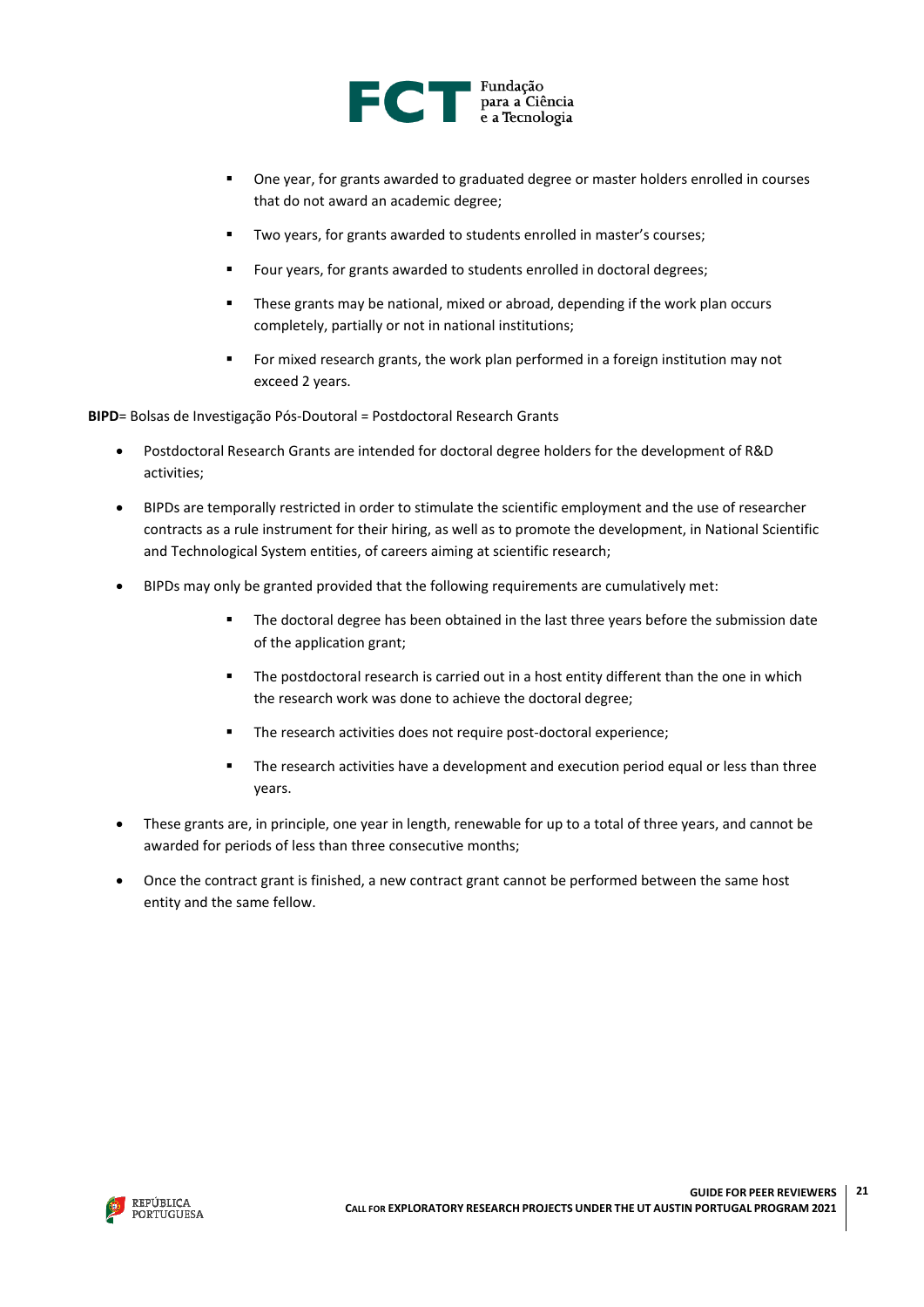

# <span id="page-21-0"></span>**7.2 GLOSSARY**

- **CoI =** Conflict of Interest
- **Co-PI =** Co-Principal Investigator
- **MP =** Merit of the Project
- **PI =** Principal Investigator
- **R&D =** Research and Development
- **R&I** = Research and Innovation

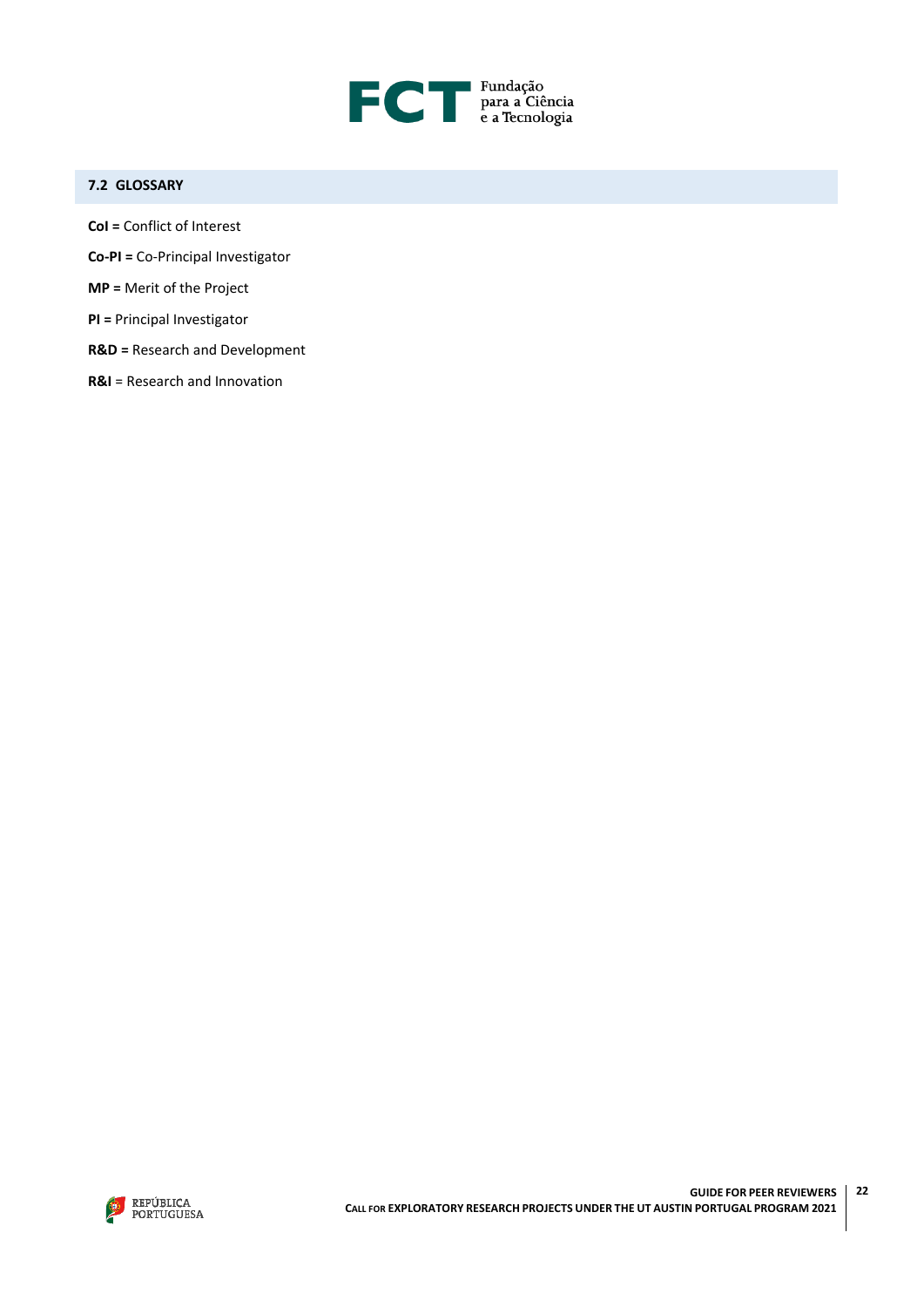

# <span id="page-22-0"></span>**ANNEX I - BUDGET RATIONALE**

Under this call, the following items in R&D projects are eligible for funding:

#### **a) Direct costs:**

#### **i. Human resources rationale:**

Expenses with **Human Resources** dedicated or related to the development of R&D activities related to the project execution in all mandatory components by the applicable labour legislation, including charges with grant holders directly supported by the beneficiaries;

- With regard to **employment contracts**, human resources expenses are based on the costs incurred in carrying out the project, based on the monthly base salary declared for the social protection of the worker, which may be increased by the mandatory social food allowance and occupational accident insurance under legally defined terms. The basic salary shall be the set of all remunerations of a permanent nature subject to taxation and declared for the purpose of social protection of the worker;
- The **research fellowships** are tendered and contracted by the beneficiary entities in the context of the supported projects, which must comply with the Research Fellowship Holder Statute (Law n.º 40/2004 of 18 August, in its present version) and FCT Regulation for Research Studentships and Fellowships.

#### **ii. Missions:**

Expenses with travel, accommodation, registration fees, etc. in Portugal and abroad, and directly attributable to the project.

#### **iii. Service procurement and acquisitions:**

**Acquisition of other goods and services** directly related to the project's execution, including costs with **consultants that** do not establish subcontracts.

#### **iv. Equipment rationale:**

**Amortization of scientific and technical tools and equipment** indispensable to the project and of which the useful lifetime falls within the execution period, but does not end within that period.

**Acquisition of scientific and technical tools and equipment**, indispensable to the project if used within the project during their useful lifetime.

#### **v. Patent registration**

Expenses related to the national and foreign record of **patents, copyrights, usefulness models and drawings, national models or brands** when related to other forms of intellectual protection, namely rates, researches to the status of the technique and consulting expenses.

#### **vi. Demonstration, Promotion and Publication**

Expenses with the **demonstration, promotion and disclosure of the project's outputs**, namely dissemination fees within the fulfilment and pursuant to national policies of open access.